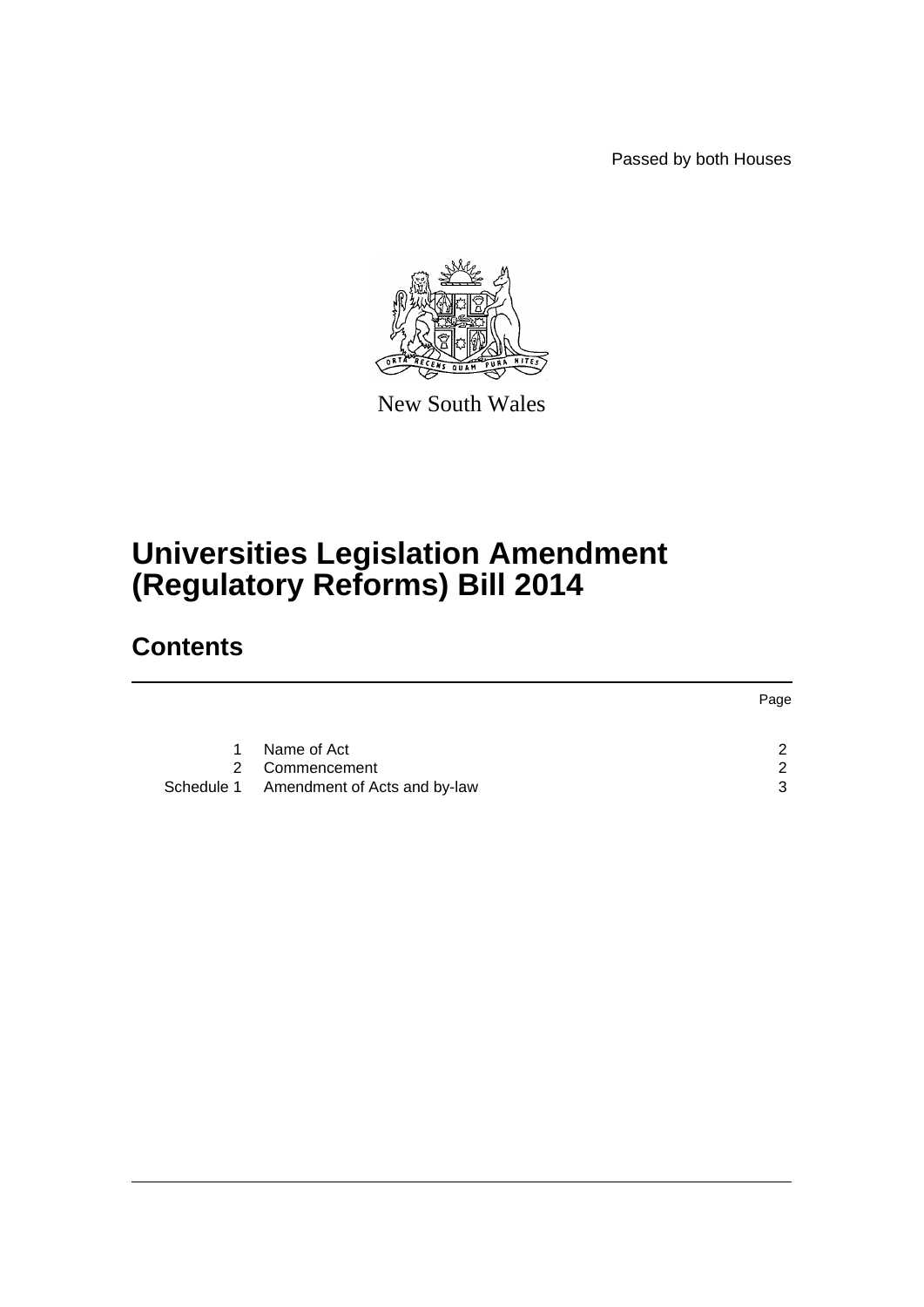*I certify that this public bill, which originated in the Legislative Assembly, has finally passed the Legislative Council and the Legislative Assembly of New South Wales.*

> *Clerk of the Legislative Assembly. Legislative Assembly, Sydney,* , 2014



New South Wales

# **Universities Legislation Amendment (Regulatory Reforms) Bill 2014**

Act No , 2014

An Act to amend various Acts establishing universities with respect to government regulation of the financial management, certain land dealings and governing body election procedures of the universities; and for other purposes.

*I have examined this bill and find it to correspond in all respects with the bill as finally passed by both Houses.*

*Assistant Speaker of the Legislative Assembly.*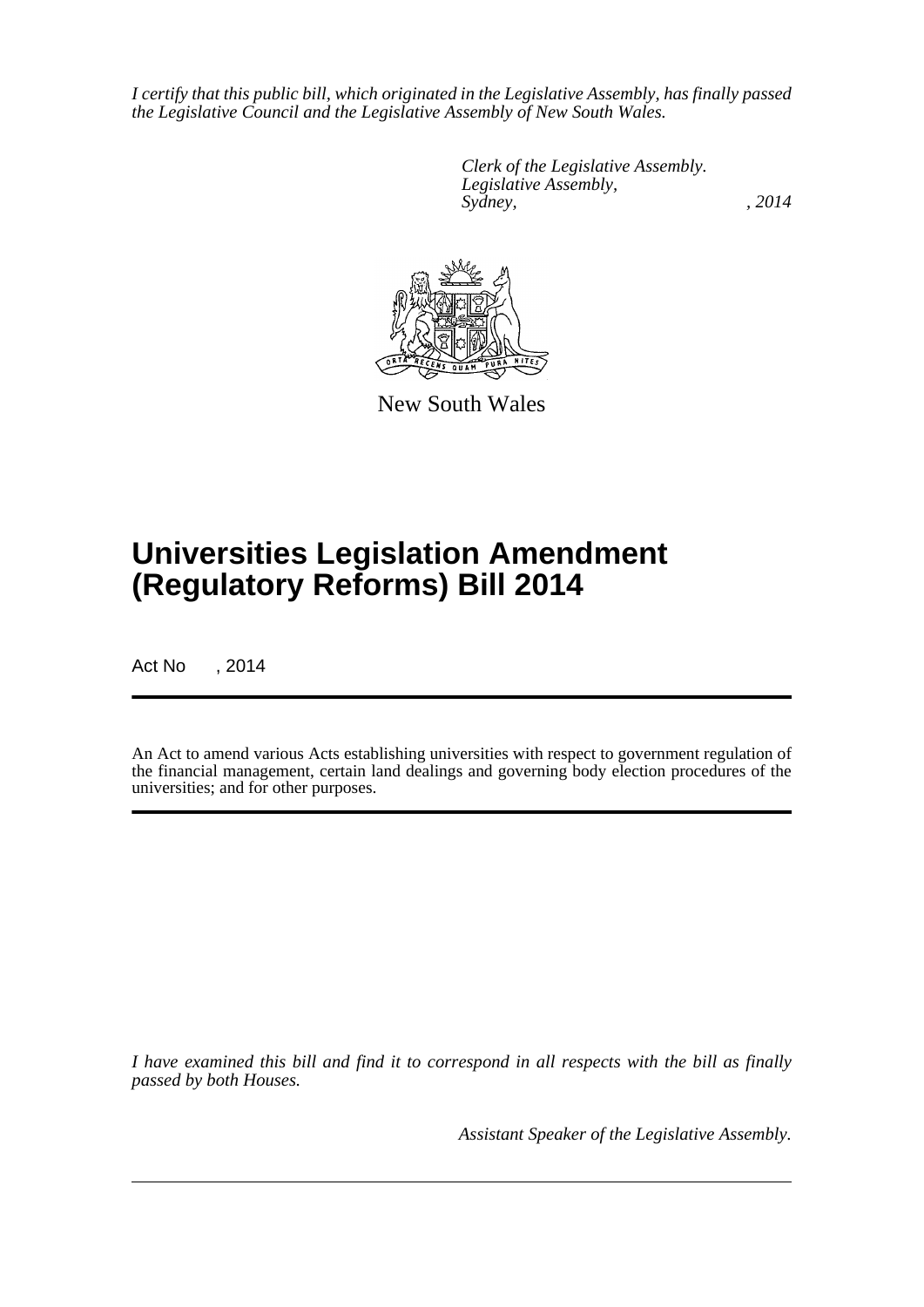# <span id="page-2-0"></span>**The Legislature of New South Wales enacts:**

### **1 Name of Act**

This Act is the *Universities Legislation Amendment (Regulatory Reforms) Act 2014*.

### <span id="page-2-1"></span>**2 Commencement**

This Act commences on the date of assent to this Act.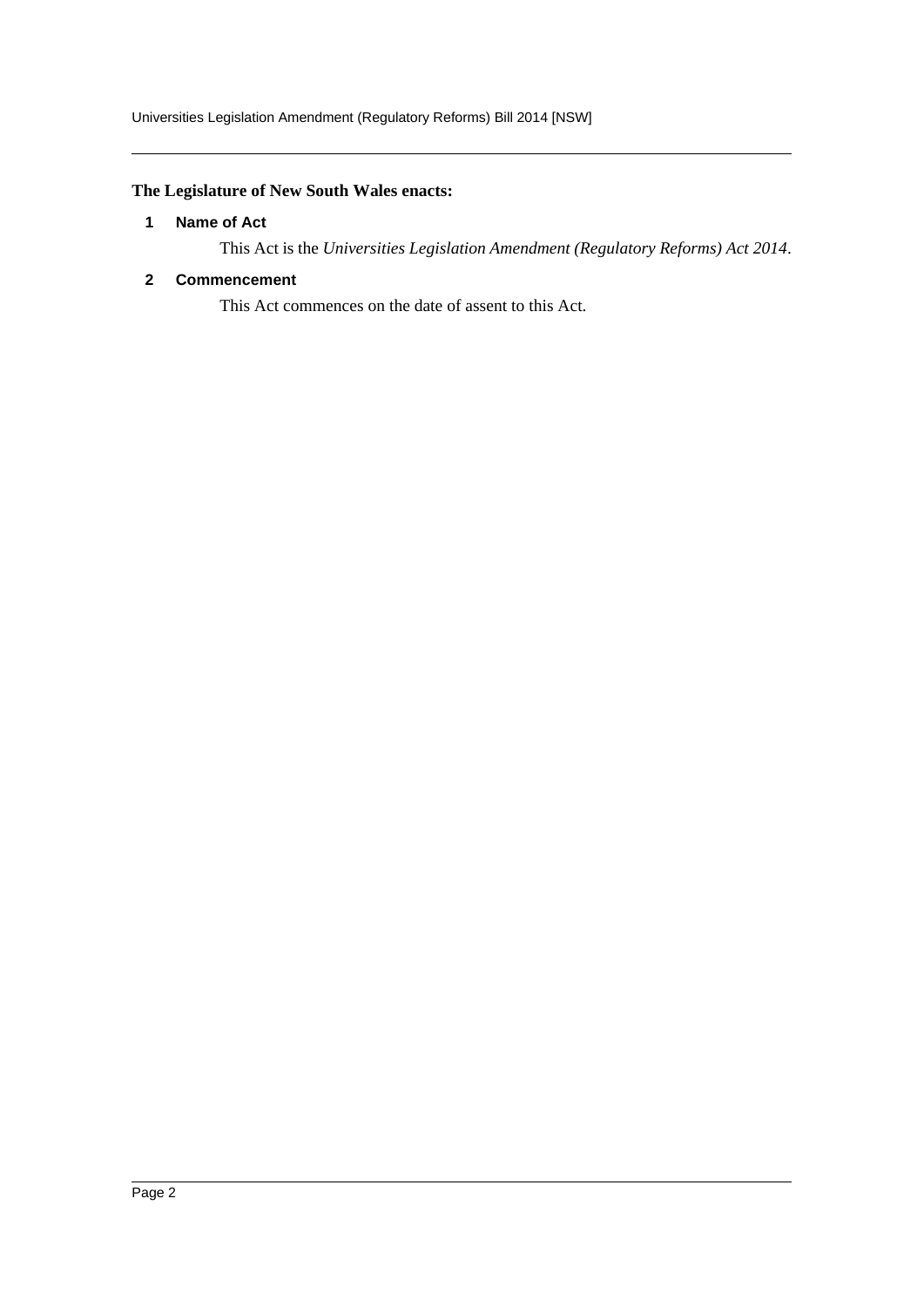# <span id="page-3-0"></span>**Schedule 1 Amendment of Acts and by-law**

# **1.1 Charles Sturt University Act 1989 No 76**

# **[1] Section 7 Object and functions of University**

Insert after section 7 (3) (a):

(a1) without limiting paragraph (a), the University may generate revenue for the purpose of funding the promotion of its object and the carrying out of its principal functions,

# **[2] Section 19 Functions of Council**

Omit section 19 (1) (d). Insert instead:

(d) borrow money,

# **[3] Section 21 Powers of Council relating to property**

Omit section 21 (1) (a). Insert instead:

(a) may acquire (whether by purchase, gift, grant, bequest, devise or otherwise) any property for the purposes of this Act and may agree to carry out the conditions of any such acquisition, and

# **[4] Section 21 (2)–(3)**

Omit section 21 (2) and (3). Insert instead:

- (2) The Council may, subject to this section, alienate, mortgage, charge or demise any lands of the University.
- (2A) The Council must not alienate, mortgage, charge or demise any lands acquired by the University from the State at nominal or less than market value except with the approval of the Minister.
	- (3) Despite subsection (2A), the Council may, without the approval of the Minister, lease any such lands if:
		- (a) the term of the lease does not exceed 21 years, and
		- (b) the Council is satisfied that it is to the benefit of the University, whether from a financial or educational standpoint or otherwise, that the lease be entered into.

# **[5] Section 21 (5)**

Insert "grant," after "gift,".

# **[6] Section 22 Powers of Council over certain property vested in Crown**

Omit section 22 (4) (a). Insert instead:

(a) must not be granted for a term (including any option for the grant of a further term) exceeding 21 years except with the approval of the Minister, and

# **[7] Section 22 (4) (b)**

Omit "shall" wherever occurring. Insert instead "must".

# **[8] Section 24A Definitions**

Omit "approved" from the definition of *the Guidelines*. Insert instead "determined".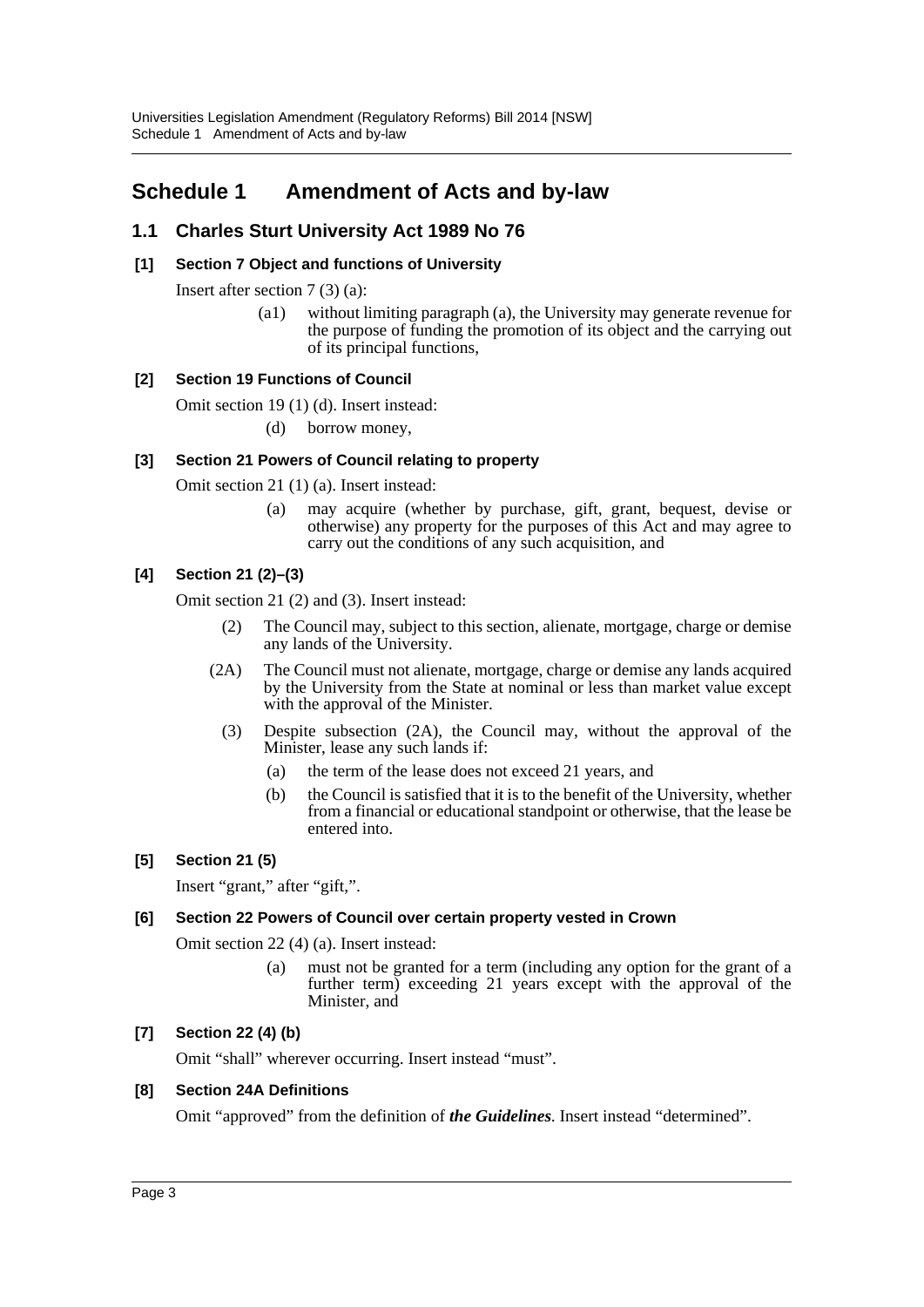#### **[9] Section 24B Guidelines for commercial activities**

Omit section 24B (1) and (2). Insert instead:

- (1) The Council must by resolution determine, and must maintain, Guidelines requiring specified processes and procedures to be followed in connection with University commercial activities.
- (2) The Council may by resolution amend or replace the Guidelines from time to time.

### **[10] Section 24B (5) and (6)**

Omit the subsections.

### **[11] Section 32 Rules**

Omit "8E,  $8F$ " from section 32 (1). Insert instead "8E (2) (c) (i) and (3) (a),  $8F(4)$ ".

**[12] Section 32 (1)**

Omit "31 (1) (b) and (k)". Insert instead "31 (1) (k)".

**[13] Section 32 (1)**

Insert "(to the extent it relates to appointments)" after "Schedule 1".

# **[14] Section 32 (1A)–(1C)**

Insert after section 32 (1):

- (1A) Despite subsection (1), only the Council may be empowered to make rules for or with respect to which by-laws may be made concerning matters referred to in sections  $8E(3)$  (b),  $8F(2)$  (a) and  $31(1)$  (b) and clause 3 of Schedule 1 (to the extent it relates to elections) (*election rules*).
- (1B) Election rules must be consistent with sound and democratic electoral practices, procedures and methods of voting.
- (1C) The Council must ensure that any election rule it makes is made readily available to the public by whatever means the Council considers appropriate as soon as practicable after it is made.

#### **[15] Schedule 2 Investment**

Omit clause 2.

#### **[16] Schedule 2, clause 2A**

Omit the clause. Insert instead:

#### **2A Funds managers**

- (1) The Council may engage a funds manager to act in relation to the management of the funds belonging to or vested in the University.
- (2) Such a funds manager may on behalf of the Council invest funds of the University in any investment in which the funds manager is authorised to invest its own funds or other funds.

#### **[17] Schedule 4 Savings and transitional provisions**

Omit clause 1 (1). Insert instead:

(1) The regulations may contain provisions of a savings or transitional nature consequent on the enactment of this Act or any Act that amends this Act.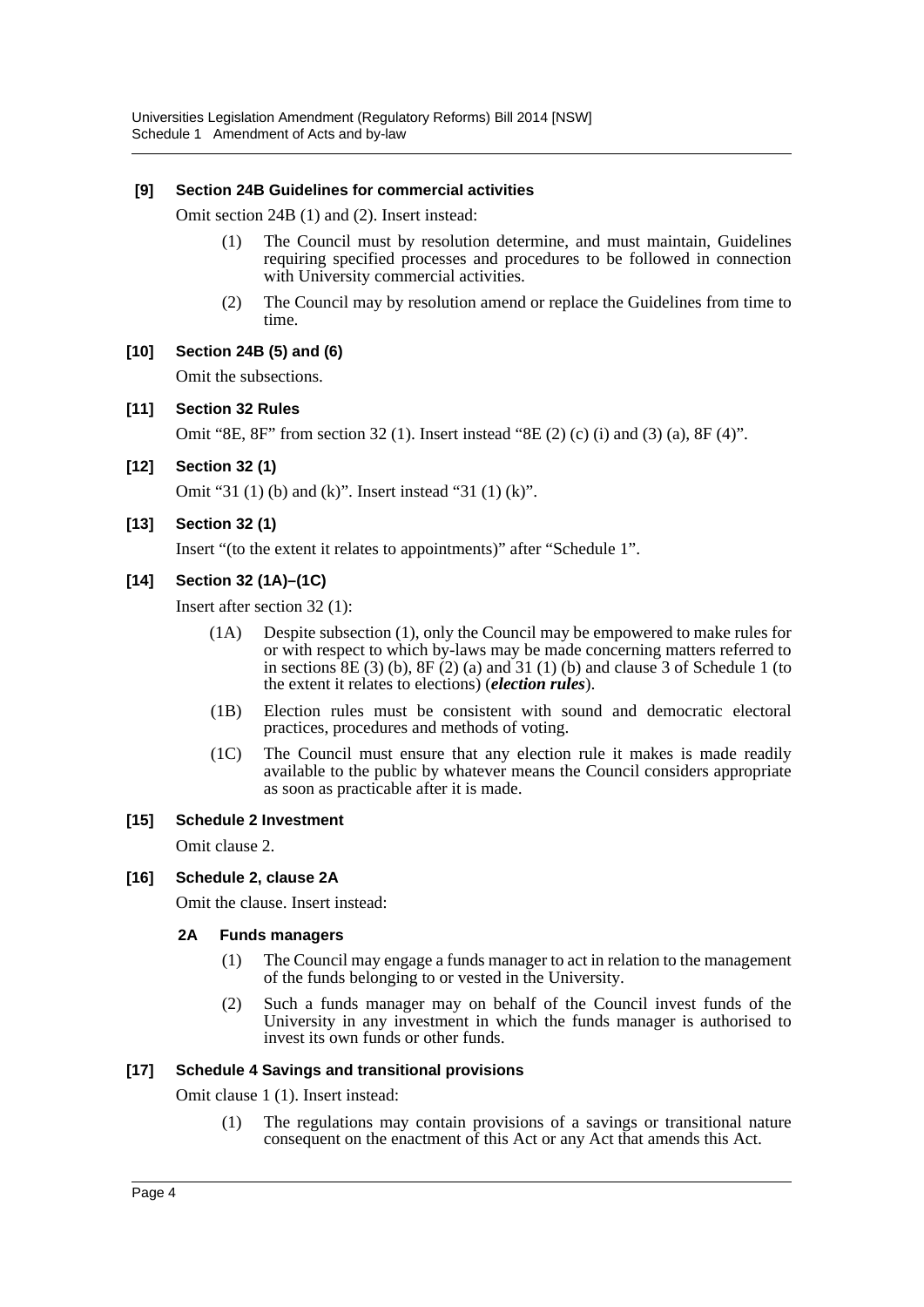## **[18] Schedule 4, Part 8**

Insert after Part 7:

# **Part 8 Provisions consequent on enactment of Universities Legislation Amendment (Regulatory Reforms) Act 2014**

#### **48 Definition**

In this Part:

*amending Act* means the *Universities Legislation Amendment (Regulatory Reforms) Act 2014*.

### **49 Guidelines for commercial activities**

The Guidelines approved for the time being under section 24B, as in force immediately before the amendments made to that section by the amending Act, continue to have effect as if they were Guidelines determined by the Council under that section as amended.

### **50 Existing investments**

An amendment made to this Act by the amending Act does not affect the appointment of a funds manager or the validity of any investment made by or on behalf of the University before the commencement of the amendment.

### **51 Previously acquired land**

Section 21 (2)–(3), as inserted by the amending Act, extend to land acquired from the State before the insertion of those subsections.

# **1.2 Macquarie University Act 1989 No 126**

# **[1] Section 6 Object and functions of University**

Insert after section 6 (3) (a):

(a1) without limiting paragraph (a), the University may generate revenue for the purpose of funding the promotion of its object and the carrying out of its principal functions,

# **[2] Section 16 Functions of Council**

Omit section 16 (1) (d). Insert instead:

(d) borrow money,

# **[3] Section 18 Powers of Council relating to property**

Omit section 18 (1) (a). Insert instead:

(a) may acquire (whether by purchase, gift, grant, bequest, devise or otherwise) any property for the purposes of this Act and may agree to carry out the conditions of any such acquisition, and

# **[4] Section 18 (2)–(3)**

Omit section 18 (2) and (3). Insert instead:

(2) The Council may, subject to this section, alienate, mortgage, charge or demise any lands of the University.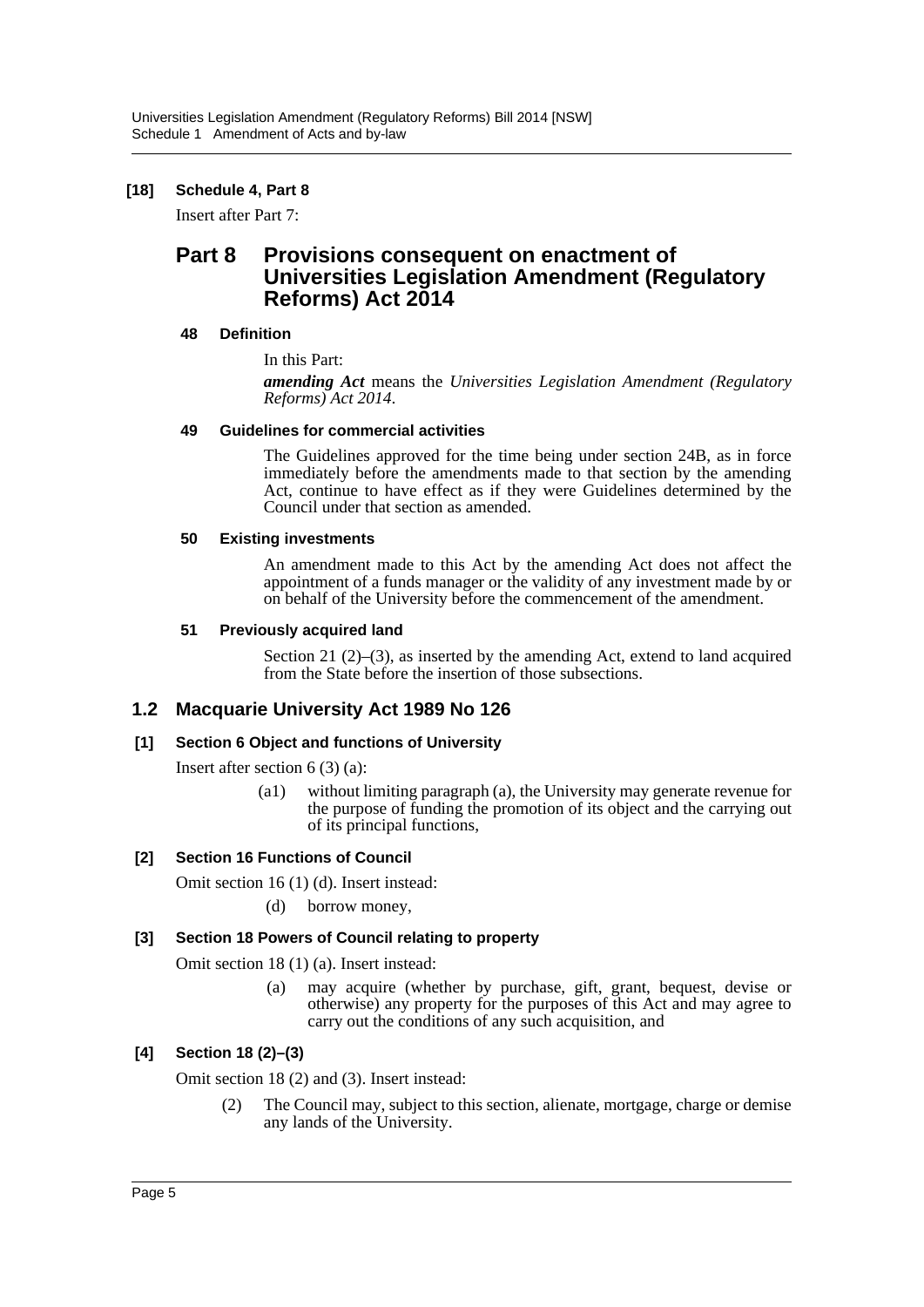- (2A) The Council must not alienate, mortgage, charge or demise any lands acquired by the University from the State at nominal or less than market value except with the approval of the Minister.
	- (3) Despite subsection (2A), the Council may, without the approval of the Minister, lease any such lands if:
		- (a) the term of the lease does not exceed 21 years, and
		- (b) the Council is satisfied that it is to the benefit of the University, whether from a financial or educational standpoint or otherwise, that the lease be entered into.

### **[5] Section 18 (5)**

Insert "grant," after "gift,".

#### **[6] Section 19 Powers of Council over certain property vested in Crown**

Omit section 19 (4) (a). Insert instead:

(a) must not be granted for a term (including any option for the grant of a further term) exceeding 21 years except with the approval of the Minister, and

### **[7] Section 21A Definitions**

Omit "approved" from the definition of *the Guidelines*. Insert instead "determined".

#### **[8] Section 21B Guidelines for commercial activities**

Omit section 21B (1) and (2). Insert instead:

- (1) The Council must by resolution determine, and must maintain, Guidelines requiring specified processes and procedures to be followed in connection with University commercial activities.
- (2) The Council may by resolution amend or replace the Guidelines from time to time.

#### **[9] Section 21B (5) and (6)**

Omit the subsections.

#### **[10] Section 29 Rules**

Omit "8D, 8E" from section 29 (1). Insert instead "8D (2) (c) (i) and (3) (a), 8E (4)".

#### **[11] Section 29 (1)**

Omit "28 (1) (b) and (k)". Insert instead "28 (1) (k)".

#### **[12] Section 29 (1)**

Insert "(to the extent it relates to appointments)" after "Schedule 1".

#### **[13] Section 29 (1A)–(1C)**

Insert after section 29 (1):

(1A) Despite subsection (1), only the Council may be empowered to make rules for or with respect to which by-laws may be made concerning matters referred to in sections  $8D(3)$  (b),  $8E(2)$  (a) and  $28(1)$  (b) and clause 3 of Schedule 1 (to the extent it relates to elections) (*election rules*).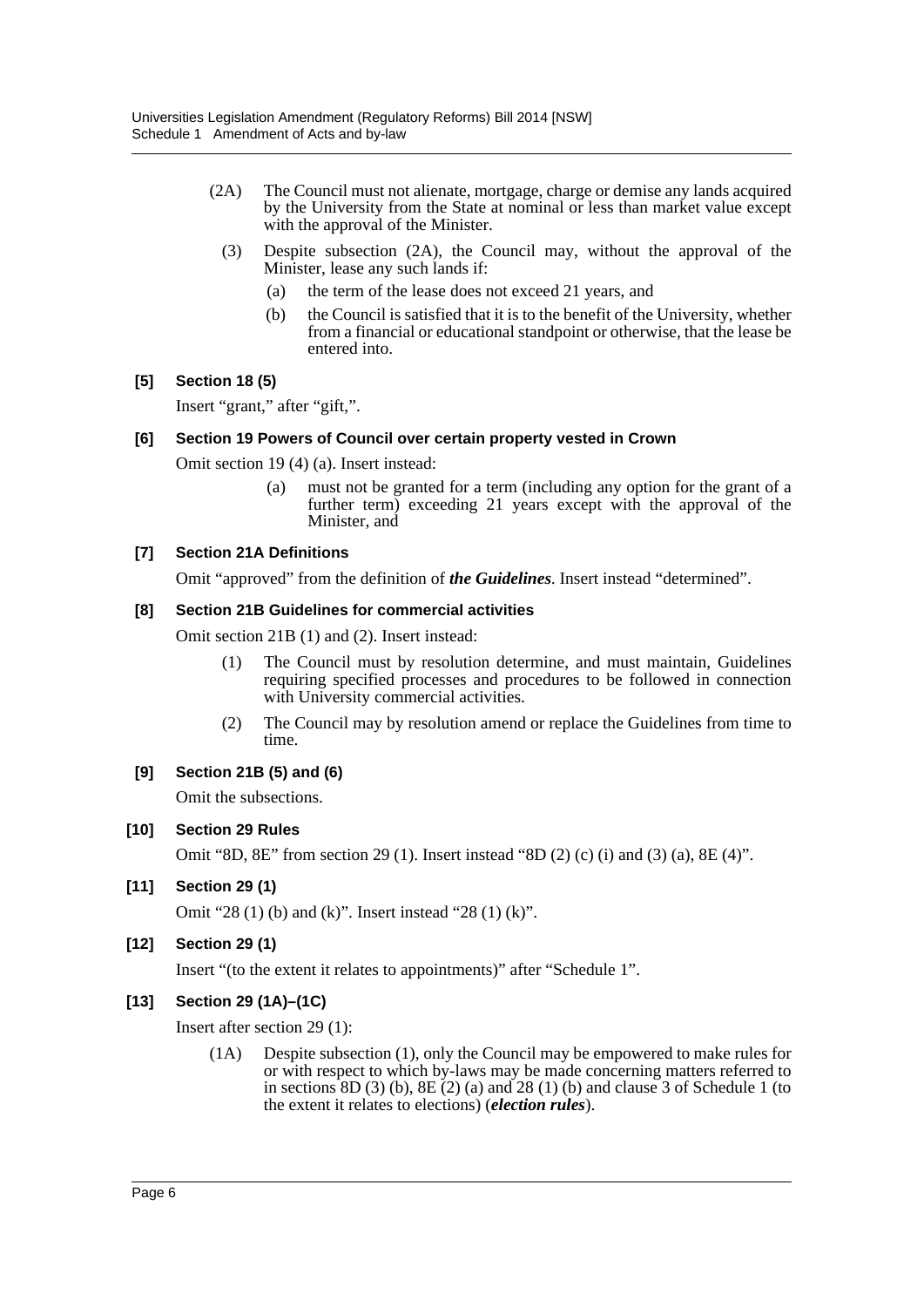- (1B) Election rules must be consistent with sound and democratic electoral practices, procedures and methods of voting.
- (1C) The Council must ensure that any election rule it makes is made readily available to the public by whatever means the Council considers appropriate as soon as practicable after it is made.

#### **[14] Schedule 1 Provisions relating to members and procedure of the Council**

Omit "appointed under section 9 (1) (g)" from clause 2 (j).

Insert instead "appointed under section 8E".

#### **[15] Schedule 2 Investment**

Omit clause 2.

#### **[16] Schedule 2, clause 2A**

Omit the clause. Insert instead:

#### **2A Funds managers**

- (1) The Council may engage a funds manager to act in relation to the management of the funds belonging to or vested in the University.
- (2) Such a funds manager may on behalf of the Council invest funds of the University in any investment in which the funds manager is authorised to invest its own funds or other funds.

#### **[17] Schedule 3 Savings and transitional provisions**

Omit clause 1A (1). Insert instead:

(1) The regulations may contain provisions of a savings or transitional nature consequent on the enactment of this Act or any Act that amends this Act.

#### **[18] Schedule 3, clauses 14–16**

Insert after clause 13:

#### **14 Guidelines for commercial activities**

The Guidelines approved for the time being under section 21B, as in force immediately before the amendments made to that section by the *Universities Legislation Amendment (Regulatory Reforms) Act 2014*, continue to have effect as if they were Guidelines determined by the Council under that section as amended.

#### **15 Existing investments**

An amendment made to this Act by the *Universities Legislation Amendment (Regulatory Reforms) Act 2014* does not affect the appointment of a funds manager or the validity of any investment made by or on behalf of the University before the commencement of the amendment.

#### **16 Previously acquired land**

Section 18 (2)–(3), as inserted by the *Universities Legislation Amendment (Regulatory Reforms) Act 2014*, extend to land acquired from the State before the insertion of those subsections.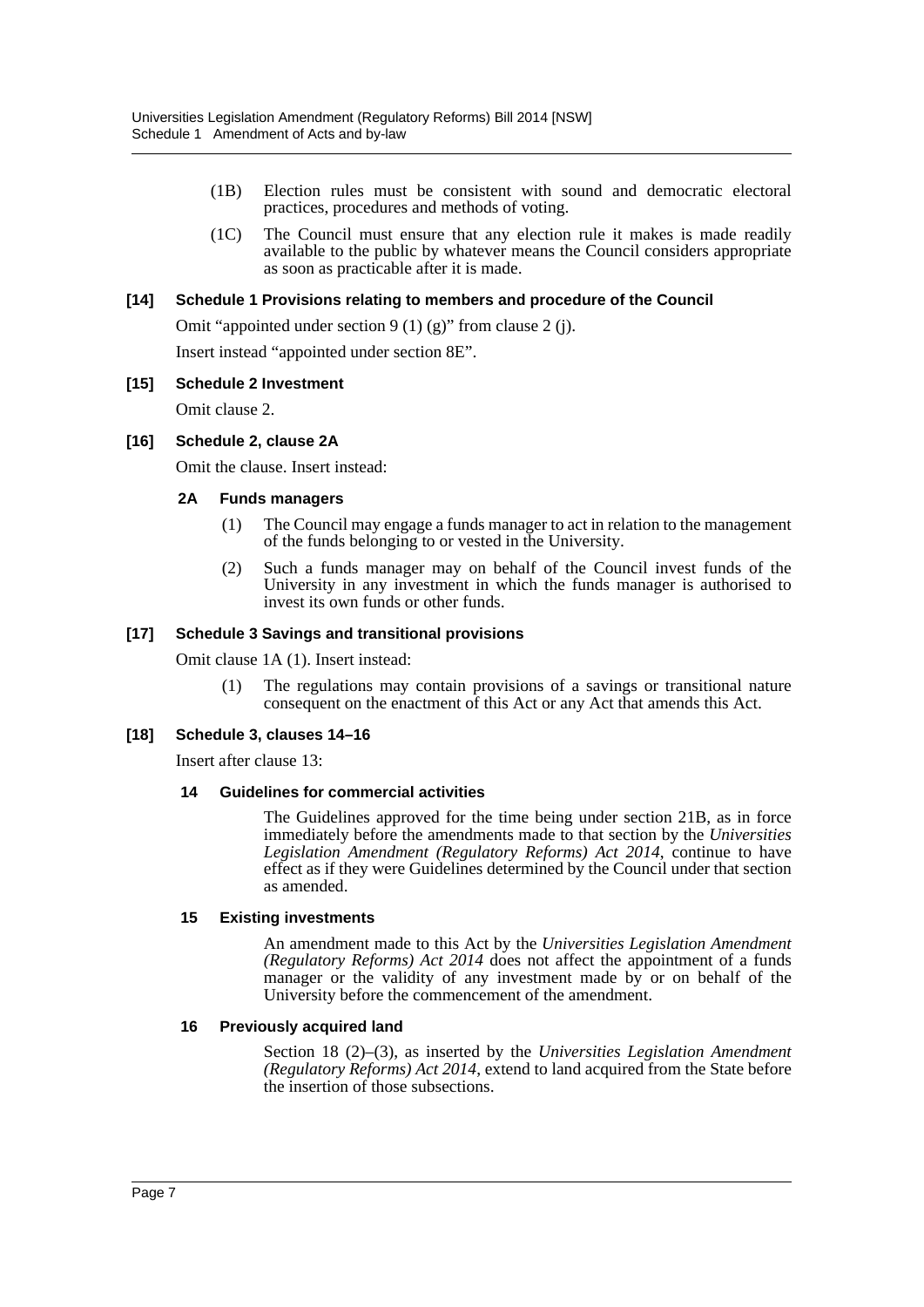# **1.3 Southern Cross University Act 1993 No 69**

#### **[1] Section 6 Object and functions of University**

Insert after section 6 (3) (a):

(a1) without limiting paragraph (a), the University may generate revenue for the purpose of funding the promotion of its object and the carrying out of its principal functions,

#### **[2] Section 16 Functions of Council**

Omit section 16 (1) (d). Insert instead:

(d) borrow money,

#### **[3] Section 18 Powers of Council relating to property**

Omit section 18 (1) (a). Insert instead:

(a) may acquire (whether by purchase, gift, grant, bequest, devise or otherwise) any property for the purposes of this Act and may agree to carry out the conditions of any such acquisition, and

### **[4] Section 18 (2)–(3)**

Omit section 18 (2) and (3). Insert instead:

- (2) The Council may, subject to this section, alienate, mortgage, charge or demise any lands of the University.
- (2A) The Council must not alienate, mortgage, charge or demise any lands acquired by the University from the State at nominal or less than market value except with the approval of the Minister.
	- (3) Despite subsection (2A), the Council may, without the approval of the Minister, lease any such lands if:
		- (a) the term of the lease does not exceed 21 years, and
		- (b) the Council is satisfied that it is to the benefit of the University, whether from a financial or educational standpoint or otherwise, that the lease be entered into.

#### **[5] Section 18 (5)**

Insert "grant," after "gift,".

#### **[6] Section 19 Powers of Council over certain property vested in Crown**

Omit section 19 (4) (a). Insert instead:

(a) must not be granted for a term (including any option for the grant of a further term) exceeding 21 years except with the approval of the Minister, and

#### **[7] Section 21A Definitions**

Omit "approved" from the definition of *the Guidelines*. Insert instead "determined".

#### **[8] Section 21B Guidelines for commercial activities**

Omit section 21B (1) and (2). Insert instead:

(1) The Council must by resolution determine, and must maintain, Guidelines requiring specified processes and procedures to be followed in connection with University commercial activities.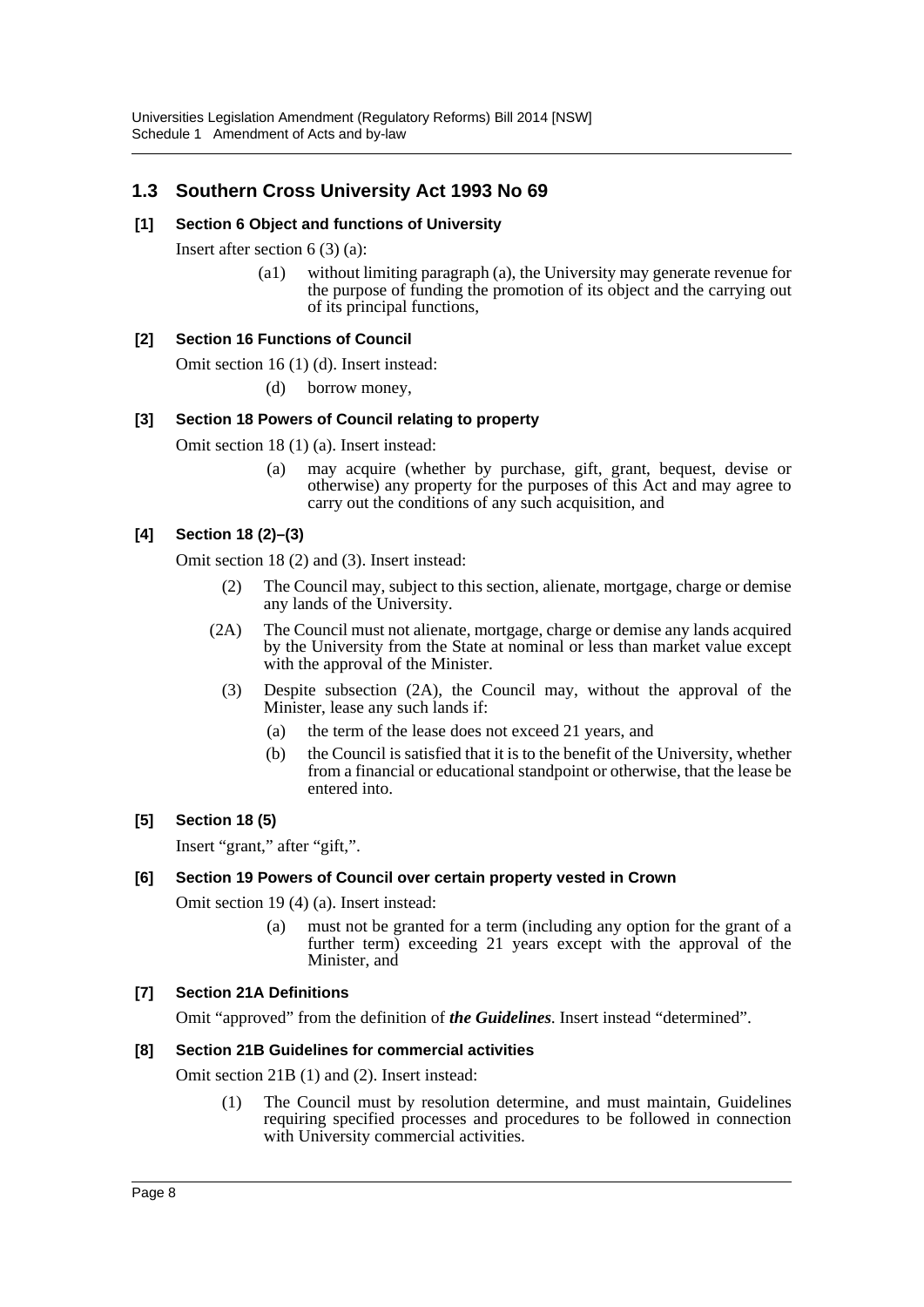(2) The Council may by resolution amend or replace the Guidelines from time to time.

# **[9] Section 21B (5) and (6)**

Omit the subsections.

## **[10] Section 30 Rules**

Omit "10 (1) (c)–(g) and (8)" from section 30 (1).

Insert instead "10 (1) (c), (d) (ii), (e) (ii), (f) (ii), (g) (ii) and (8)".

### **[11] Section 30 (1)**

Omit "29 (1) (b) and (k)". Insert instead "29 (1) (k)".

### **[12] Section 30 (1)**

Omit "clauses 1 (1) (c) and (d) and 3 of Schedule 1".

Insert instead "clause 1 (1) (c) and (d) of Schedule 1 and clause 3 of that Schedule (to the extent it relates to appointments)".

# **[13] Section 30 (1A)–(1C)**

Insert after section 30 (1):

- (1A) Despite subsection (1), only the Council may be empowered to make rules for or with respect to which by-laws may be made concerning matters referred to in sections 10 (1) (d) (iii), (e) (iii), (f) (iii) and (g) (iii) and 29 (1) (b) and clause 3 of Schedule 1 (to the extent it relates to elections) (*election rules*).
- (1B) Election rules must be consistent with sound and democratic electoral practices, procedures and methods of voting.
- (1C) The Council must ensure that any election rule it makes is made readily available to the public by whatever means the Council considers appropriate as soon as practicable after it is made.

#### **[14] Schedule 2 Investment**

Omit clause 2.

#### **[15] Schedule 2, clause 2A**

Omit the clause. Insert instead:

#### **2A Funds managers**

- (1) The Council may engage a funds manager to act in relation to the management of the funds belonging to or vested in the University.
- (2) Such a funds manager may on behalf of the Council invest funds of the University in any investment in which the funds manager is authorised to invest its own funds or other funds.

#### **[16] Schedule 3 Savings and transitional provisions**

Omit clause 2 (1). Insert instead:

(1) The regulations may contain provisions of a savings or transitional nature consequent on the enactment of this Act or any Act that amends this Act.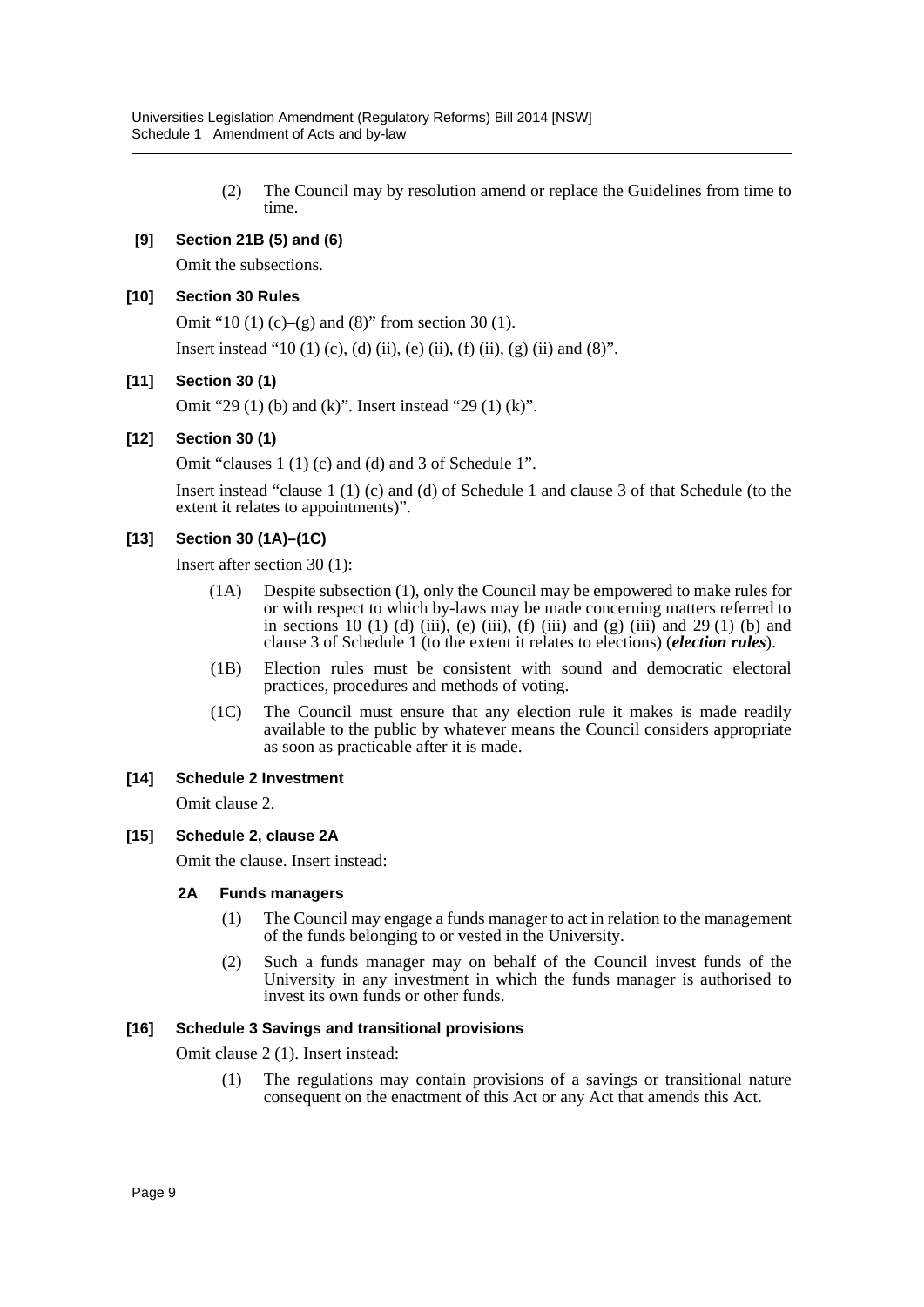# **[17] Schedule 3, Part 9**

Insert after Part 8:

# **Part 9 Provisions consequent on enactment of Universities Legislation Amendment (Regulatory Reforms) Act 2014**

#### **39 Definition**

In this Part:

*amending Act* means the *Universities Legislation Amendment (Regulatory Reforms) Act 2014*.

### **40 Guidelines for commercial activities**

The Guidelines approved for the time being under section 21B, as in force immediately before the amendments made to that section by the amending Act, continue to have effect as if they were Guidelines determined by the Council under that section as amended.

### **41 Existing investments**

An amendment made to this Act by the amending Act does not affect the appointment of a funds manager or the validity of any investment made by or on behalf of the University before the commencement of the amendment.

### **42 Previously acquired land**

Section 18 (2)–(3), as inserted by the amending Act, extend to land acquired from the State before the insertion of those subsections.

# **1.4 University of New England Act 1993 No 68**

# **[1] Section 6 Object and functions of University**

Insert after section 6 (3) (a):

(a1) without limiting paragraph (a), the University may generate revenue for the purpose of funding the promotion of its object and the carrying out of its principal functions,

# **[2] Section 16 Functions of Council**

Omit section 16 (1) (d). Insert instead:

(d) borrow money,

# **[3] Section 18 Powers of Council relating to property**

Omit section 18 (1) (a). Insert instead:

(a) may acquire (whether by purchase, gift, grant, bequest, devise or otherwise) any property for the purposes of this Act and may agree to carry out the conditions of any such acquisition, and

# **[4] Section 18 (2)–(3)**

Omit section 18 (2) and (3). Insert instead:

(2) The Council may, subject to this section, alienate, mortgage, charge or demise any lands of the University.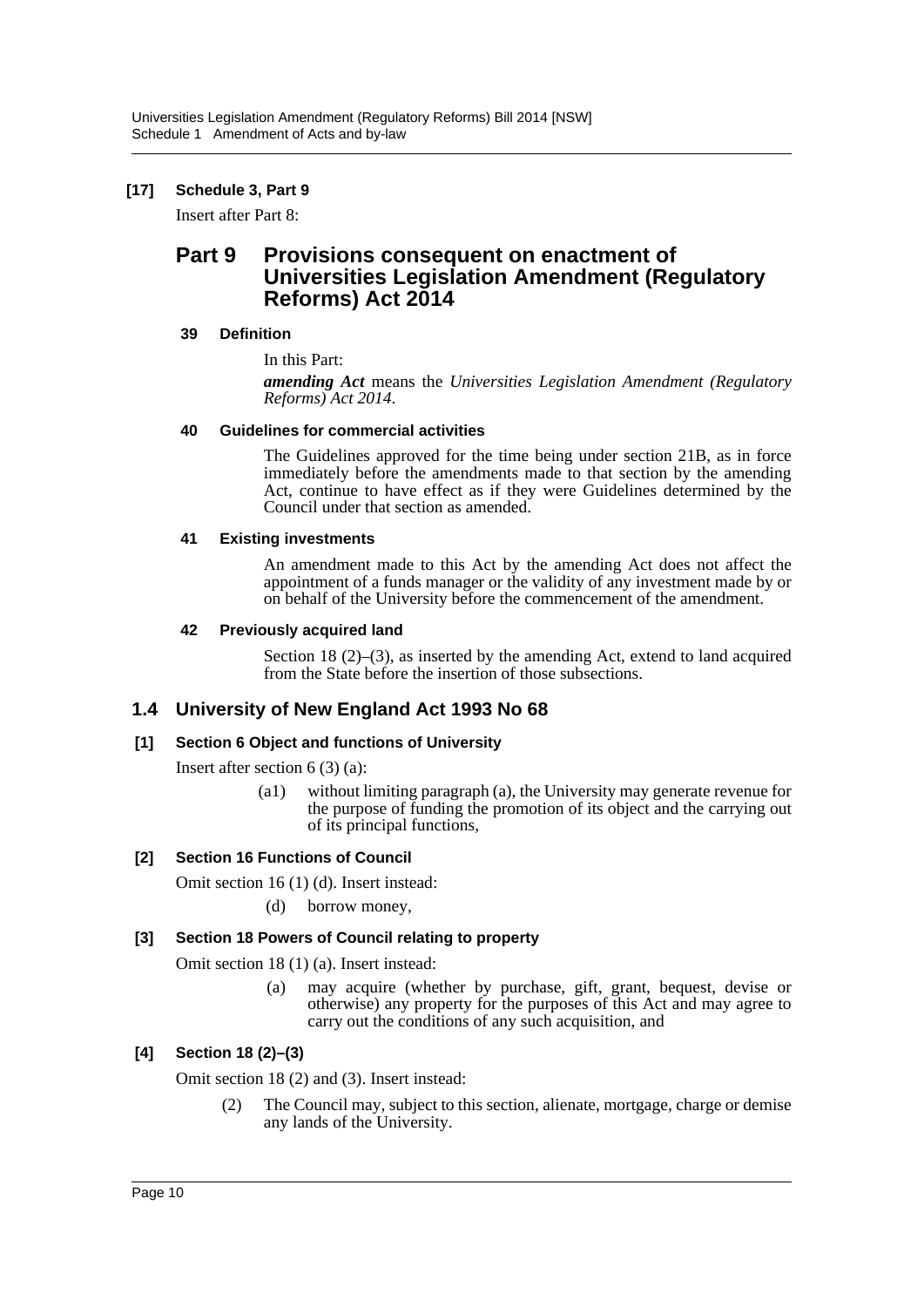- (2A) The Council must not alienate, mortgage, charge or demise any lands acquired by the University from the State at nominal or less than market value except with the approval of the Minister.
	- (3) Despite subsection (2A), the Council may, without the approval of the Minister, lease any such lands if:
		- (a) the term of the lease does not exceed 21 years, and
		- (b) the Council is satisfied that it is to the benefit of the University, whether from a financial or educational standpoint or otherwise, that the lease be entered into.

# **[5] Section 18 (5)**

Insert "grant," after "gift,".

### **[6] Section 19 Powers of Council over certain property vested in Crown**

Omit section 19 (4) (a). Insert instead:

(a) must not be granted for a term (including any option for the grant of a further term) exceeding 21 years except with the approval of the Minister, and

# **[7] Section 21A Definitions**

Omit "approved" from the definition of *the Guidelines*. Insert instead "determined".

### **[8] Section 21B Guidelines for commercial activities**

Omit section 21B (1) and (2). Insert instead:

- (1) The Council must by resolution determine, and must maintain, Guidelines requiring specified processes and procedures to be followed in connection with University commercial activities.
- (2) The Council may by resolution amend or replace the Guidelines from time to time.

# **[9] Section 21B (5) and (6)**

Omit the subsections.

# **[10] Section 29 Rules**

Omit "9 (1) (c)–(h) and (8)" from section 29 (1).

Insert instead "9 (1) (c), (d) (ii), (e) (ii), (f) (ii), (g) (ii) and (h) (ii) and (8)".

# **[11] Section 29 (1)**

Omit "28 (1) (b) and (k)". Insert instead "28 (1) (k)".

# **[12] Section 29 (1)**

Omit "clauses 1 (1) (c) and (d) and 3 of Schedule 1".

Insert instead "clause 1 (1) (c) and (d) of Schedule 1 and clause 3 of that Schedule (to the extent it relates to appointments)".

# **[13] Section 29 (1A)–(1C)**

Insert after section 29 (1):

(1A) Despite subsection (1), only the Council may be empowered to make rules for or with respect to which by-laws may be made concerning matters referred to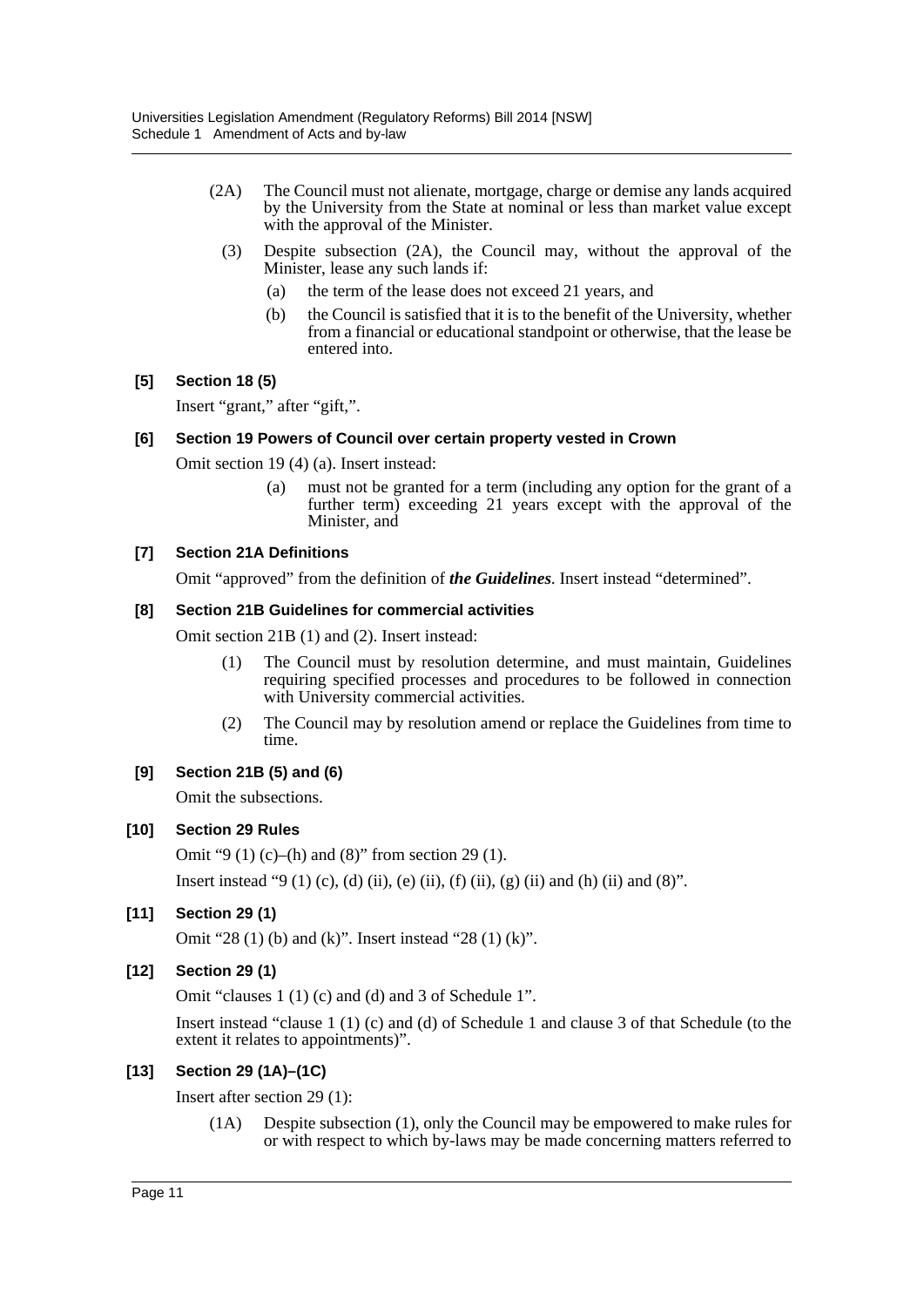in sections 9 (1) (d) (iii), (e) (iii), (f) (iii), (g) (iii) and (h) (iii) and 28 (1) (b) and clause 3 of Schedule 1 (to the extent it relates to elections) (*election rules*).

- (1B) Election rules must be consistent with sound and democratic electoral practices, procedures and methods of voting.
- (1C) The Council must ensure that any election rule it makes is made readily available to the public by whatever means the Council considers appropriate as soon as practicable after it is made.

### **[14] Schedule 2 Investment**

Omit clause 2.

#### **[15] Schedule 2, clause 2A**

Omit the clause. Insert instead:

#### **2A Funds managers**

- (1) The Council may engage a funds manager to act in relation to the management of the funds belonging to or vested in the University.
- (2) Such a funds manager may on behalf of the Council invest funds of the University in any investment in which the funds manager is authorised to invest its own funds or other funds.

#### **[16] Schedule 3 Savings and transitional provisions**

Omit clause 2 (1). Insert instead:

(1) The regulations may contain provisions of a savings or transitional nature consequent on the enactment of this Act or any Act that amends this Act.

# **[17] Schedule 3, Part 9**

Insert after Part 8:

# **Part 9 Provisions consequent on enactment of Universities Legislation Amendment (Regulatory Reforms) Act 2014**

#### **43 Definition**

In this Part:

*amending Act* means the *Universities Legislation Amendment (Regulatory Reforms) Act 2014*.

#### **44 Guidelines for commercial activities**

The Guidelines approved for the time being under section 21B, as in force immediately before the amendments made to that section by the amending Act, continue to have effect as if they were Guidelines determined by the Council under that section as amended.

#### **45 Existing investments**

An amendment made to this Act by the amending Act does not affect the appointment of a funds manager or the validity of any investment made by or on behalf of the University before the commencement of the amendment.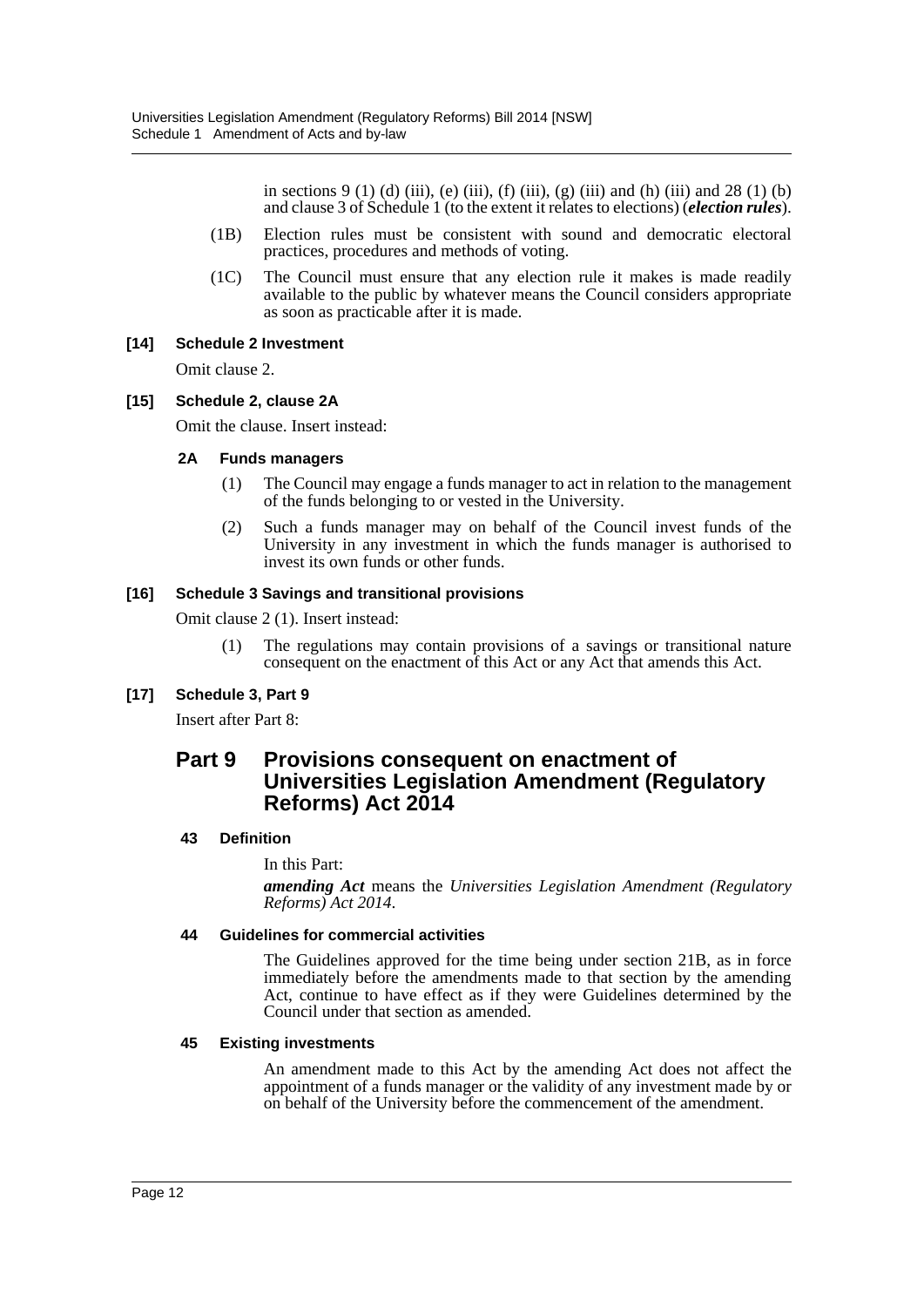## **46 Previously acquired land**

Section 18 (2)–(3), as inserted by the amending Act, extend to land acquired from the State before the insertion of those subsections.

# **1.5 University of New South Wales Act 1989 No 125**

#### **[1] Section 6 Object and functions of University**

Insert after section 6 (3) (a):

(a1) without limiting paragraph (a), the University may generate revenue for the purpose of funding the promotion of its object and the carrying out of its principal functions,

### **[2] Section 15 Functions of Council**

Omit section 15 (1) (d). Insert instead:

(d) borrow money,

#### **[3] Section 17 Powers of Council relating to property**

Omit section 17 (1) (a). Insert instead:

(a) may acquire (whether by purchase, gift, grant, bequest, devise or otherwise) any property for the purposes of this Act and may agree to carry out the conditions of any such acquisition, and

### **[4] Section 17 (2)–(3)**

Omit section 17 (2) and (3). Insert instead:

- (2) The Council may, subject to this section, alienate, mortgage, charge or demise any lands of the University.
- (2A) The Council must not alienate, mortgage, charge or demise any lands acquired by the University from the State at nominal or less than market value except with the approval of the Minister.
	- (3) Despite subsection (2A), the Council may, without the approval of the Minister, lease any such lands if:
		- (a) the term of the lease does not exceed 21 years, and
		- (b) the Council is satisfied that it is to the benefit of the University, whether from a financial or educational standpoint or otherwise, that the lease be entered into.

#### **[5] Section 17 (5)**

Insert "grant," after "gift,".

#### **[6] Section 18 Powers of Council over certain property vested in Crown**

Omit section 18 (4) (a). Insert instead:

(a) must not be granted for a term (including any option for the grant of a further term) exceeding 21 years except with the approval of the Minister, and

#### **[7] Section 20A Definitions**

Omit "approved" from the definition of *the Guidelines*. Insert instead "determined".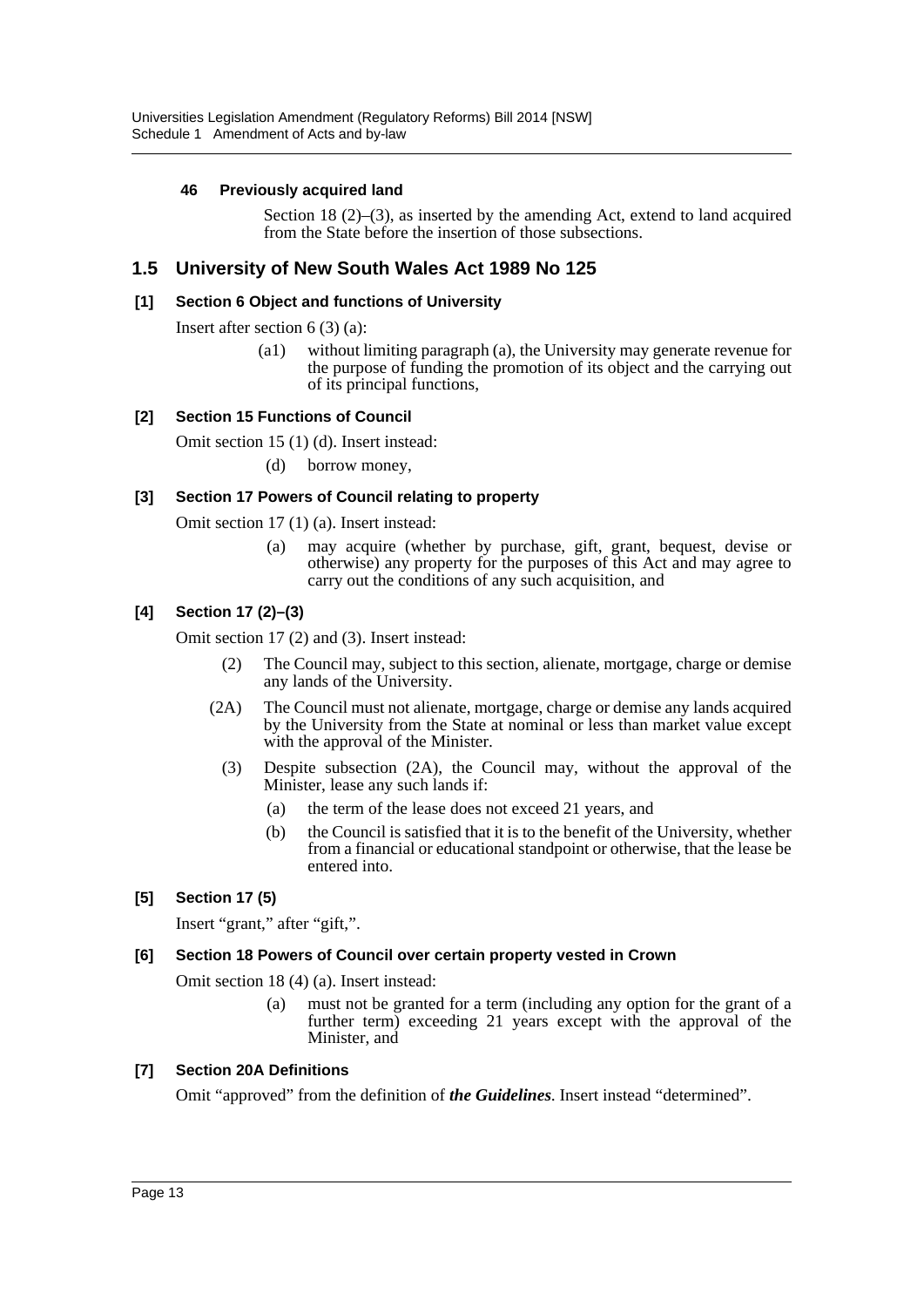#### **[8] Section 20B Guidelines for commercial activities**

Omit section 20B (1) and (2). Insert instead:

- (1) The Council must by resolution determine, and must maintain, Guidelines requiring specified processes and procedures to be followed in connection with University commercial activities.
- (2) The Council may by resolution amend or replace the Guidelines from time to time.

#### **[9] Section 20B (5) and (6)**

Omit the subsections.

#### **[10] Section 28 Rules**

Omit "8D, 8E" from section 28 (1). Insert instead "8D (2) (c) (i) and (3) (a), 8E (4)".

**[11] Section 28 (1)**

Omit "27 (1) (b) and (k)". Insert instead "27 (1) (k)".

### **[12] Section 28 (1)**

Insert "(to the extent it relates to appointments)" after "Schedule 1".

### **[13] Section 28 (1A)–(1C)**

Insert after section 28 (1):

- (1A) Despite subsection (1), only the Council may be empowered to make rules for or with respect to which by-laws may be made concerning matters referred to in sections  $8D(3)$  (b),  $8E(2)$  (a) and  $27(1)$  (b) and clause 3 of Schedule 1 (to the extent it relates to elections) (*election rules*).
- (1B) Election rules must be consistent with sound and democratic electoral practices, procedures and methods of voting.
- (1C) The Council must ensure that any election rule it makes is made readily available to the public by whatever means the Council considers appropriate as soon as practicable after it is made.

#### **[14] Schedule 2 Investment**

Omit clause 2.

#### **[15] Schedule 2, clause 2A**

Omit the clause. Insert instead:

#### **2A Funds managers**

- (1) The Council may engage a funds manager to act in relation to the management of the funds belonging to or vested in the University.
- (2) Such a funds manager may on behalf of the Council invest funds of the University in any investment in which the funds manager is authorised to invest its own funds or other funds.

#### **[16] Schedule 3 Savings and transitional provisions**

Omit clause 1A (1). Insert instead:

(1) The regulations may contain provisions of a savings or transitional nature consequent on the enactment of this Act or any Act that amends this Act.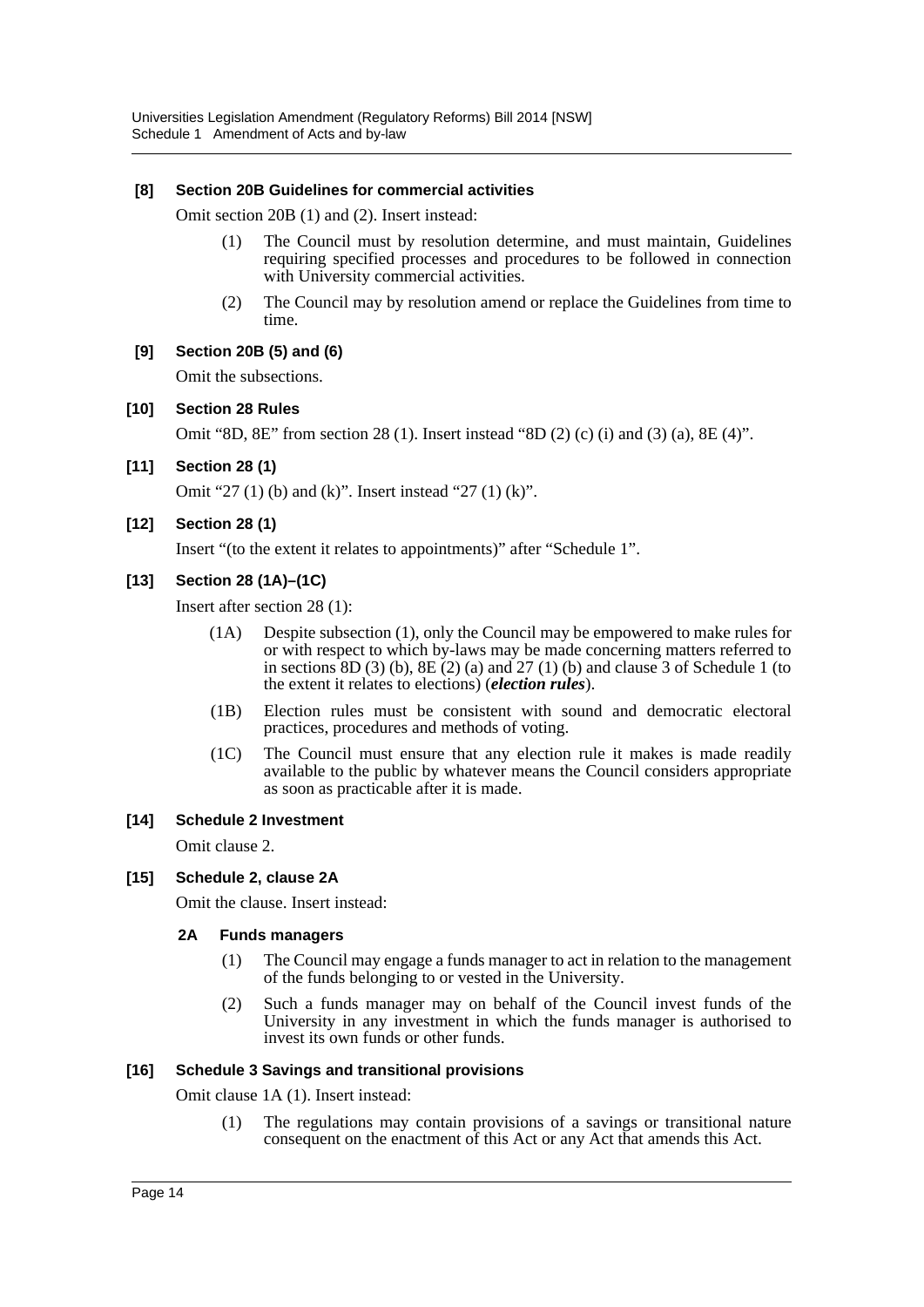# **[17] Schedule 3, clauses 14–16**

Insert after clause 13:

### **14 Guidelines for commercial activities**

The Guidelines approved for the time being under section 20B, as in force immediately before the amendments made to that section by the *Universities Legislation Amendment (Regulatory Reforms) Act 2014*, continue to have effect as if they were Guidelines determined by the Council under that section as amended.

### **15 Existing investments**

An amendment made to this Act by the *Universities Legislation Amendment (Regulatory Reforms) Act 2014* does not affect the appointment of a funds manager or the validity of any investment made by or on behalf of the University before the commencement of the amendment.

# **16 Previously acquired land**

Section 17 (2)–(3), as inserted by the *Universities Legislation Amendment (Regulatory Reforms) Act 2014*, extend to land acquired from the State before the insertion of those subsections.

# **1.6 University of Newcastle Act 1989 No 68**

# **[1] Section 6 Object and functions of University**

Insert after section 6 (3) (a):

(a1) without limiting paragraph (a), the University may generate revenue for the purpose of funding the promotion of its object and the carrying out of its principal functions,

# **[2] Section 15 Academic Senate**

Insert after section 15 (1) (a):

(a1) the person for the time being holding the office of President of the Academic Senate (if the person is not the Vice-Chancellor), and

# **[3] Section 16 Functions of Council**

Omit section 16 (1) (d). Insert instead:

(d) borrow money,

# **[4] Section 17 Delegation by Council**

Insert at the end of the section:

(2) If a function of the Council is delegated to the Vice-Chancellor in accordance with subsection (1) and the instrument of delegation authorises the sub-delegation of the function, the Vice-Chancellor may (subject to any condition to which the delegation is subject) sub-delegate the function to any person or body referred to in subsection (1).

# **[5] Section 18 Powers of Council relating to property**

Omit section 18 (1) (a). Insert instead:

(a) may acquire (whether by purchase, gift, grant, bequest, devise or otherwise) any property for the purposes of this Act and may agree to carry out the conditions of any such acquisition, and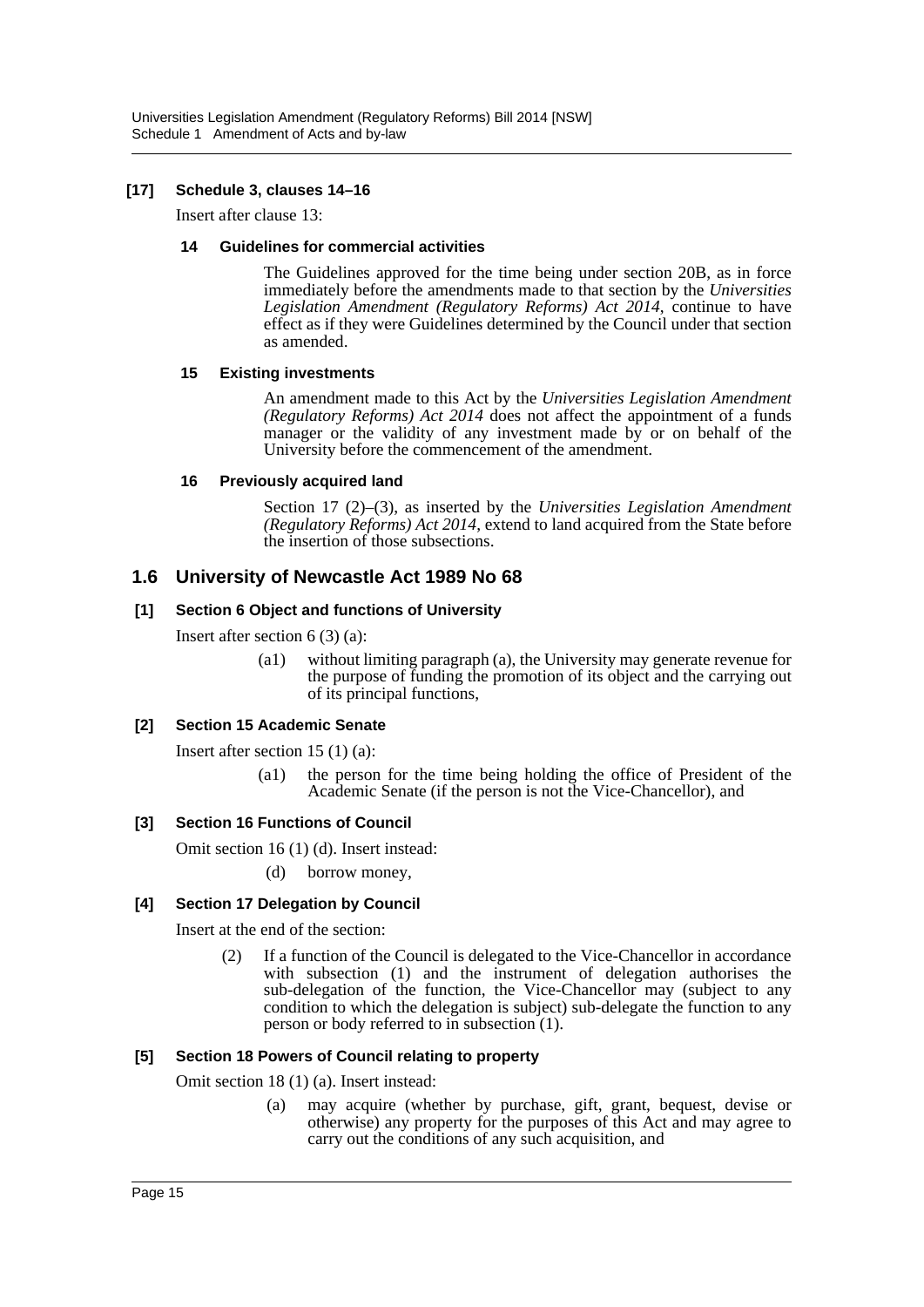# **[6] Section 18 (2)–(3)**

Omit section 18 (2) and (3). Insert instead:

- (2) The Council may, subject to this section, alienate, mortgage, charge or demise any lands of the University.
- (2A) The Council must not alienate, mortgage, charge or demise any lands acquired by the University from the State at nominal or less than market value except with the approval of the Minister.
	- (3) Despite subsection (2A), the Council may, without the approval of the Minister, lease any such lands if:
		- (a) the term of the lease does not exceed 21 years, and
		- (b) the Council is satisfied that it is to the benefit of the University, whether from a financial or educational standpoint or otherwise, that the lease be entered into.

# **[7] Section 18 (5)**

Insert "grant," after "gift,".

#### **[8] Section 19 Powers of Council over certain property vested in Crown**

Omit section 19 (4) (a). Insert instead:

(a) must not be granted for a term (including any option for the grant of a further term) exceeding 21 years except with the approval of the Minister, and

#### **[9] Section 19 (4) (b)**

Omit "shall" wherever occurring. Insert instead "must".

#### **[10] Section 21A Definitions**

Omit "approved" from the definition of *the Guidelines*. Insert instead "determined".

#### **[11] Section 21B Guidelines for commercial activities**

Omit section 21B (1) and (2). Insert instead:

- (1) The Council must by resolution determine, and must maintain, Guidelines requiring specified processes and procedures to be followed in connection with University commercial activities.
- (2) The Council may by resolution amend or replace the Guidelines from time to time.

#### **[12] Section 21B (5) and (6)**

Omit the subsections.

#### **[13] Section 29 Rules**

Omit "8D, 8E" from section 29 (1). Insert instead "8D (2) (c) (i) and (3) (a), 8E (4)".

#### **[14] Section 29 (1)**

Omit "28 (1) (b) and (k)". Insert instead "28 (1) (k)".

#### **[15] Section 29 (1)**

Insert "(to the extent it relates to appointments)" after "Schedule 1".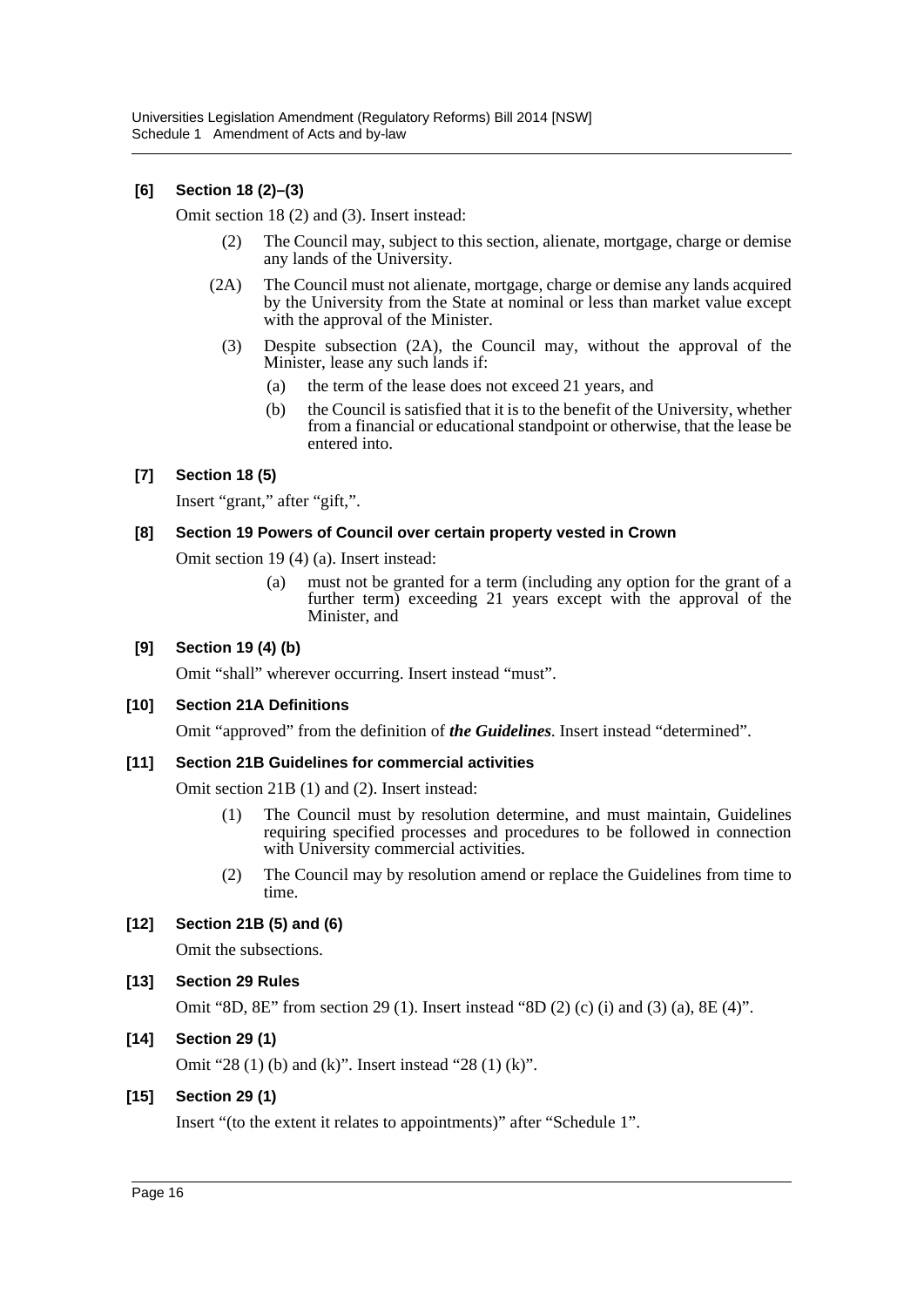# **[16] Section 29 (1A)–(1C)**

Insert after section 29 (1):

- (1A) Despite subsection (1), only the Council may be empowered to make rules for or with respect to which by-laws may be made concerning matters referred to in sections  $8D(3)$  (b),  $8E(2)$  (a) and  $28(1)$  (b) and clause 3 of Schedule 1 (to the extent it relates to elections) (*election rules*).
- (1B) Election rules must be consistent with sound and democratic electoral practices, procedures and methods of voting.
- (1C) The Council must ensure that any election rule it makes is made readily available to the public by whatever means the Council considers appropriate as soon as practicable after it is made.

#### **[17] Schedule 2 Investment**

Omit clause 2.

### **[18] Schedule 2, clause 2A**

Omit the clause. Insert instead:

#### **2A Funds managers**

- (1) The Council may engage a funds manager to act in relation to the management of the funds belonging to or vested in the University.
- (2) Such a funds manager may on behalf of the Council invest funds of the University in any investment in which the funds manager is authorised to invest its own funds or other funds.

#### **[19] Schedule 3 Savings and transitional provisions**

Omit clause 1A (1). Insert instead:

(1) The regulations may contain provisions of a savings or transitional nature consequent on the enactment of this Act or any Act that amends this Act.

#### **[20] Schedule 3, Part 6**

Insert after Part 5:

# **Part 6 Provisions consequent on enactment of Universities Legislation Amendment (Regulatory Reforms) Act 2014**

#### **22 Definition**

In this Part:

*amending Act* means the *Universities Legislation Amendment (Regulatory Reforms) Act 2014*.

#### **23 Academic Senate**

The amendment made to section 15 by the amending Act does not affect the continuity or legal status of the Academic Senate.

#### **24 Guidelines for commercial activities**

The Guidelines approved for the time being under section 21B, as in force immediately before the amendments made to that section by the amending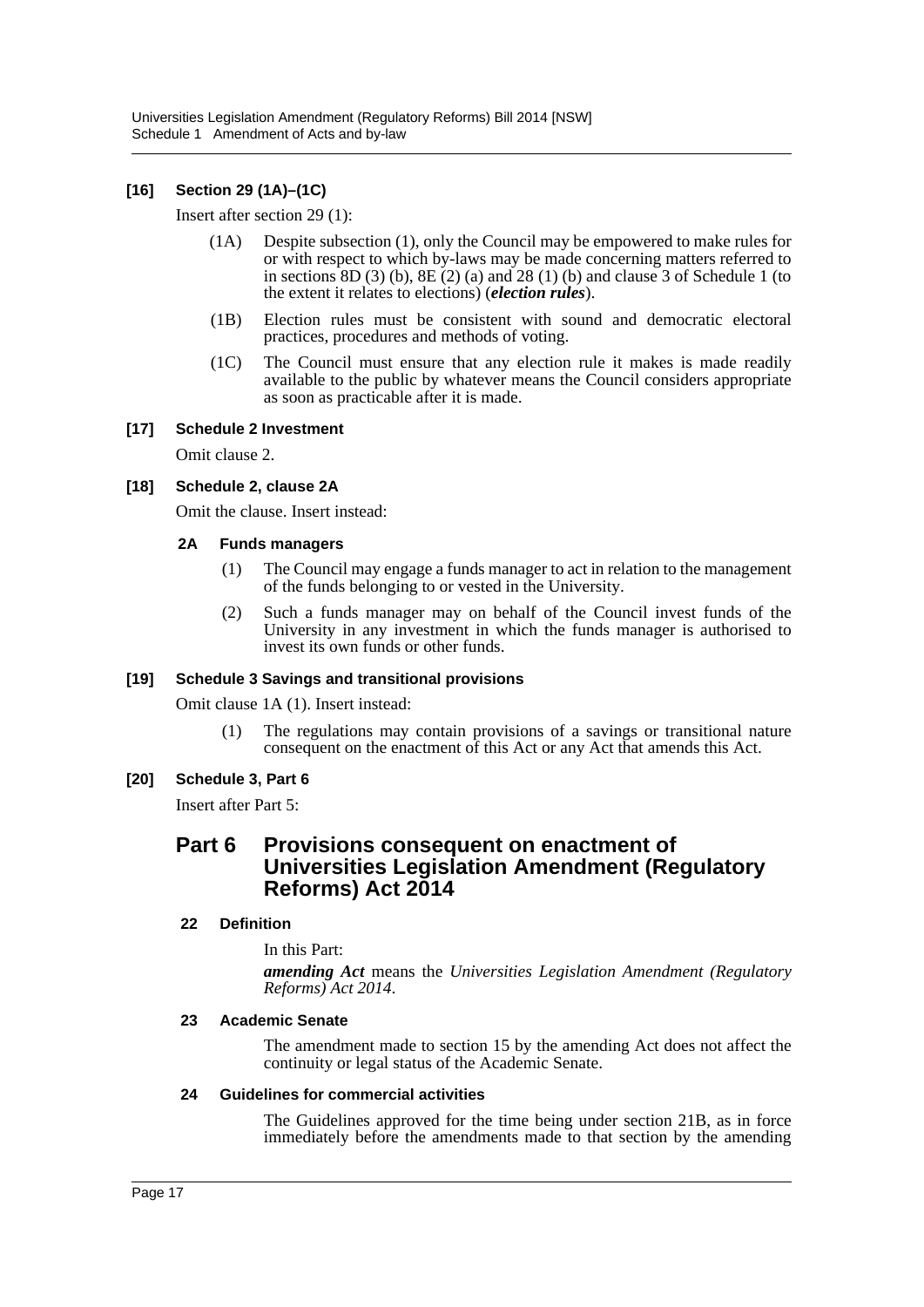Act, continue to have effect as if they were Guidelines determined by the Council under that section as amended.

#### **25 Existing investments**

An amendment made to this Act by the amending Act does not affect the appointment of a funds manager or the validity of any investment made by or on behalf of the University before the commencement of the amendment.

### **26 Previously acquired land**

Section 18  $(2)$ – $(3)$ , as inserted by the amending Act, extend to land acquired from the State before the insertion of those subsections.

# **1.7 University of Sydney Act 1989 No 124**

### **[1] Section 6 Object and functions of University**

Insert after section 6 (3) (a):

(a1) without limiting paragraph (a), the University may generate revenue for the purpose of funding the promotion of its object and the carrying out of its principal functions,

### **[2] Section 16 Functions of Senate**

Omit section 16 (1) (d). Insert instead:

(d) borrow money,

### **[3] Section 18 Powers of Senate relating to property**

Omit section 18 (1) (a). Insert instead:

(a) may acquire (whether by purchase, gift, grant, bequest, devise or otherwise) any property for the purposes of this Act and may agree to carry out the conditions of any such acquisition, and

# **[4] Section 18 (2)–(3)**

Omit section 18 (2) and (3). Insert instead:

- (2) The Senate may, subject to this section, alienate, mortgage, charge or demise any lands of the University.
- (2A) The Senate must not alienate, mortgage, charge or demise any lands acquired by the University from the State at nominal or less than market value except with the approval of the Minister.
	- (3) Despite subsection (2A), the Senate may, without the approval of the Minister, lease any such lands if:
		- (a) the term of the lease does not exceed 21 years, and
		- (b) the Senate is satisfied that it is to the benefit of the University, whether from a financial or educational standpoint or otherwise, that the lease be entered into.

# **[5] Section 18 (5)**

Insert "grant," after "gift,".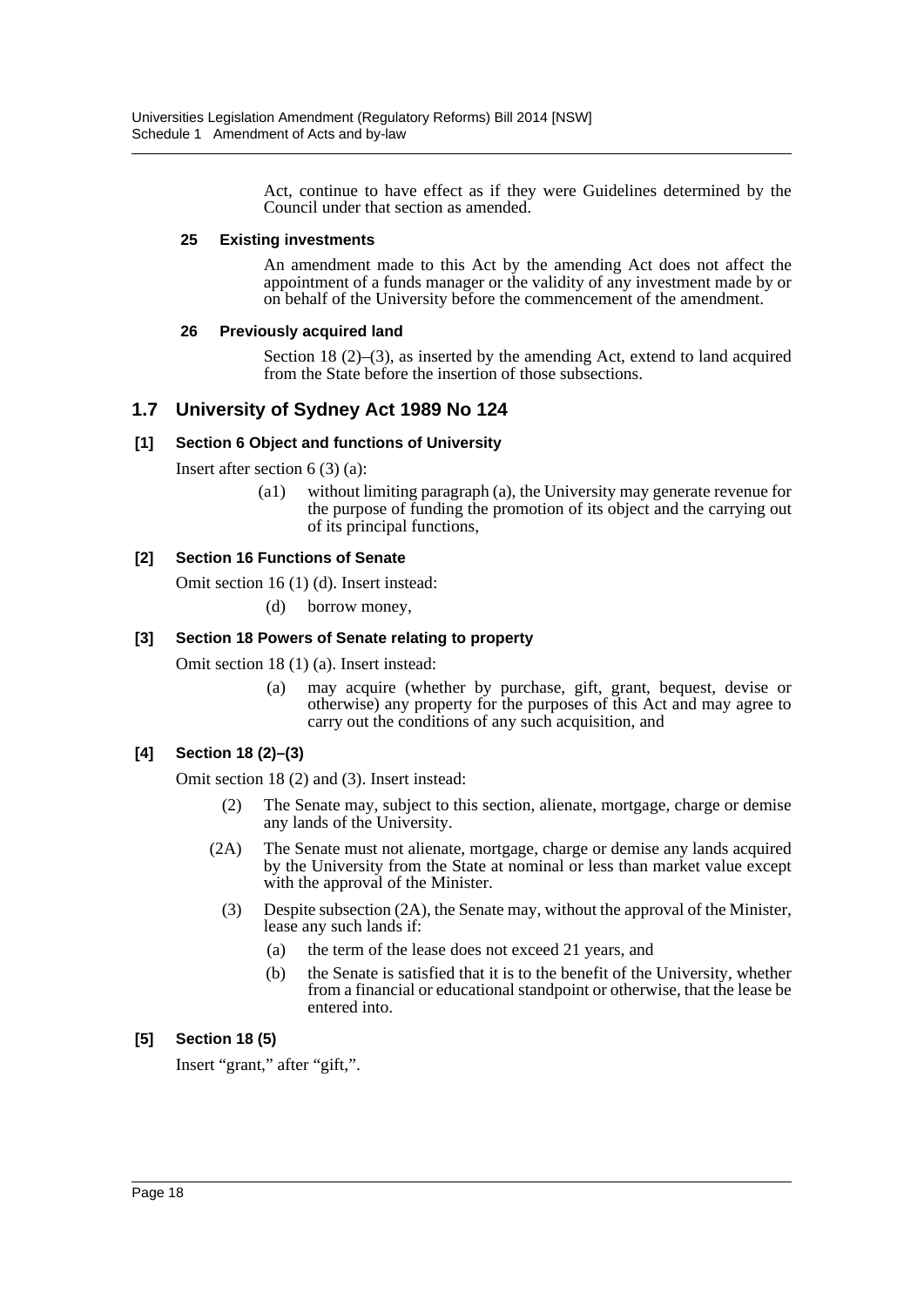## **[6] Section 19 Powers of Senate over certain property vested in Crown**

Omit section 19 (4) (a). Insert instead:

(a) must not be granted for a term (including any option for the grant of a further term) exceeding 21 years except with the approval of the Minister, and

#### **[7] Section 26A Definitions**

Omit "approved" from the definition of *the Guidelines*. Insert instead "determined".

### **[8] Section 26B Guidelines for commercial activities**

Omit section 26B (1) and (2). Insert instead:

- (1) The Senate must by resolution determine, and must maintain, Guidelines requiring specified processes and procedures to be followed in connection with University commercial activities.
- (2) The Senate may by resolution amend or replace the Guidelines from time to time.

# **[9] Section 26B (5) and (6)**

Omit the subsections.

# **[10] Section 37 Rules**

Omit "9 (1) (d)–(h), (6) and (8)" from section 37 (1).

Insert instead "9 (1) (d) (ii), (e) (ii), (f) (ii), (g) (ii) and (h) (ii), (6) and (8)".

# **[11] Section 37 (1)**

Omit "36 (1) (b) and (k)". Insert instead "36 (1) (k)".

# **[12] Section 37 (1)**

Omit "clauses 1 (1) (c) and (d) and 3 of Schedule 1".

Insert instead "clause 1 (1) (c) and (d) of Schedule 1 and clause 3 of that Schedule (to the extent it relates to appointments)".

# **[13] Section 37 (1A)–(1C)**

Insert after section 37 (1):

- (1A) Despite subsection (1), only the Senate may be empowered to make rules for or with respect to which by-laws may be made concerning matters referred to in sections 9 (1) (d) (iii), (e) (iii), (f) (iii), (g) (iii) and (h) (iii) and 36 (1) (b) and clause 3 of Schedule 1 (to the extent it relates to elections) (*election rules*).
- (1B) Election rules must be consistent with sound and democratic electoral practices, procedures and methods of voting.
- (1C) The Senate must ensure that any election rule it makes is made readily available to the public by whatever means the Senate considers appropriate as soon as practicable after it is made.

#### **[14] Schedule 2 Investment**

Omit clause 2.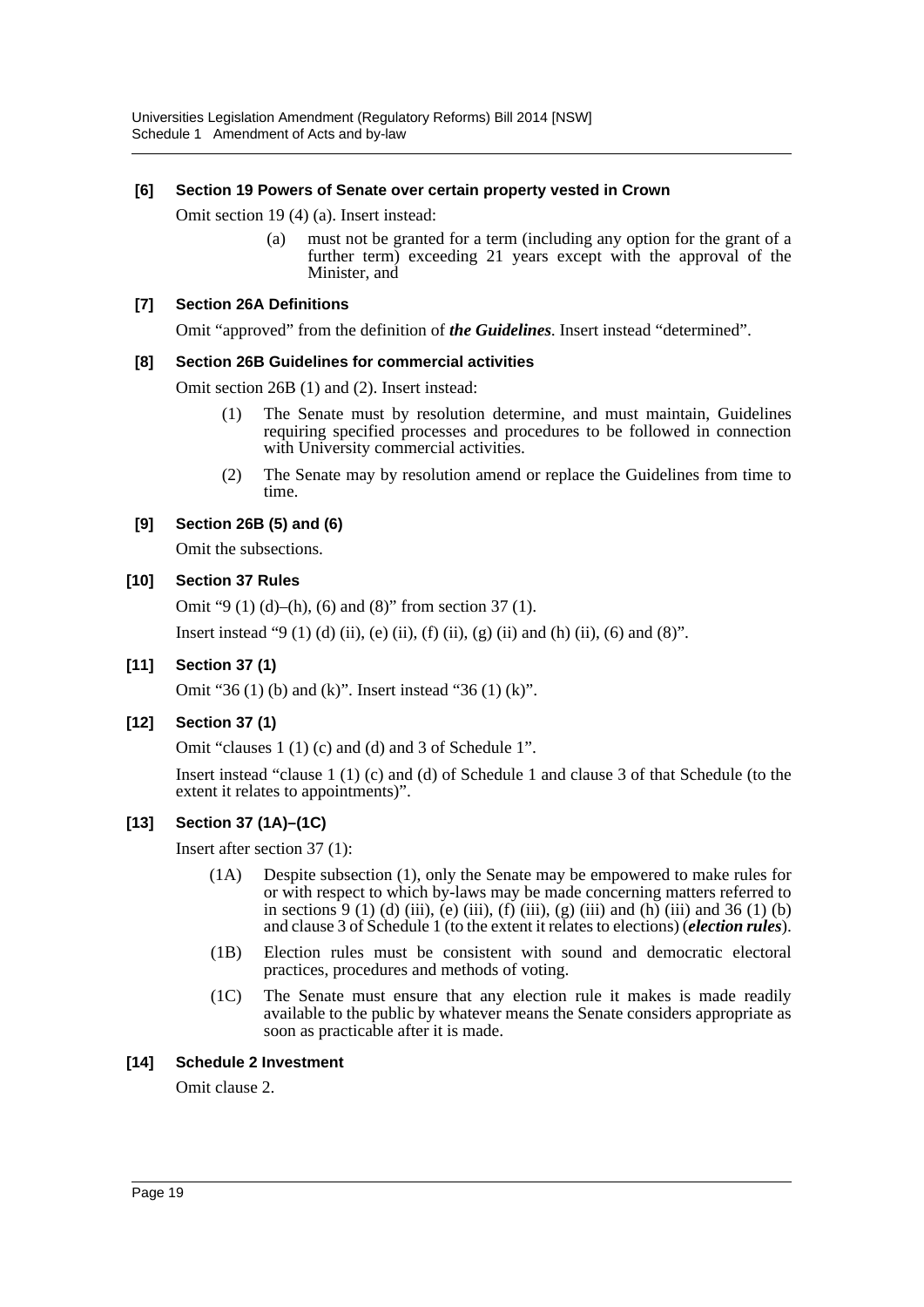#### **[15] Schedule 2, clause 2A**

Omit the clause. Insert instead:

#### **2A Funds managers**

- (1) The Senate may engage a funds manager to act in relation to the management of the funds belonging to or vested in the University.
- (2) Such a funds manager may on behalf of the Senate invest funds of the University in any investment in which the funds manager is authorised to invest its own funds or other funds.

#### **[16] Schedule 3 Savings and transitional provisions**

Omit clause 1A (1). Insert instead:

(1) The regulations may contain provisions of a savings or transitional nature consequent on the enactment of this Act or any Act that amends this Act.

#### **[17] Schedule 3, clauses 15–17**

Insert after clause 14:

#### **15 Guidelines for commercial activities**

The Guidelines approved for the time being under section 26B, as in force immediately before the amendments made to that section by the *Universities Legislation Amendment (Regulatory Reforms) Act 2014*, continue to have effect as if they were Guidelines determined by the Senate under that section as amended.

#### **16 Existing investments**

An amendment made to this Act by the *Universities Legislation Amendment (Regulatory Reforms) Act 2014* does not affect the appointment of a funds manager or the validity of any investment made by or on behalf of the University before the commencement of the amendment.

#### **17 Previously acquired land**

Section 18 (2)–(3), as inserted by the *Universities Legislation Amendment (Regulatory Reforms) Act 2014*, extend to land acquired from the State before the insertion of those subsections.

# **1.8 University of Technology, Sydney, Act 1989 No 69**

#### **[1] Section 6 Object and functions of University**

Insert after section 6 (3) (a):

(a1) without limiting paragraph (a), the University may generate revenue for the purpose of funding the promotion of its object and the carrying out of its principal functions,

#### **[2] Section 16 Functions of Council**

Omit section 16 (1) (d). Insert instead:

(d) borrow money,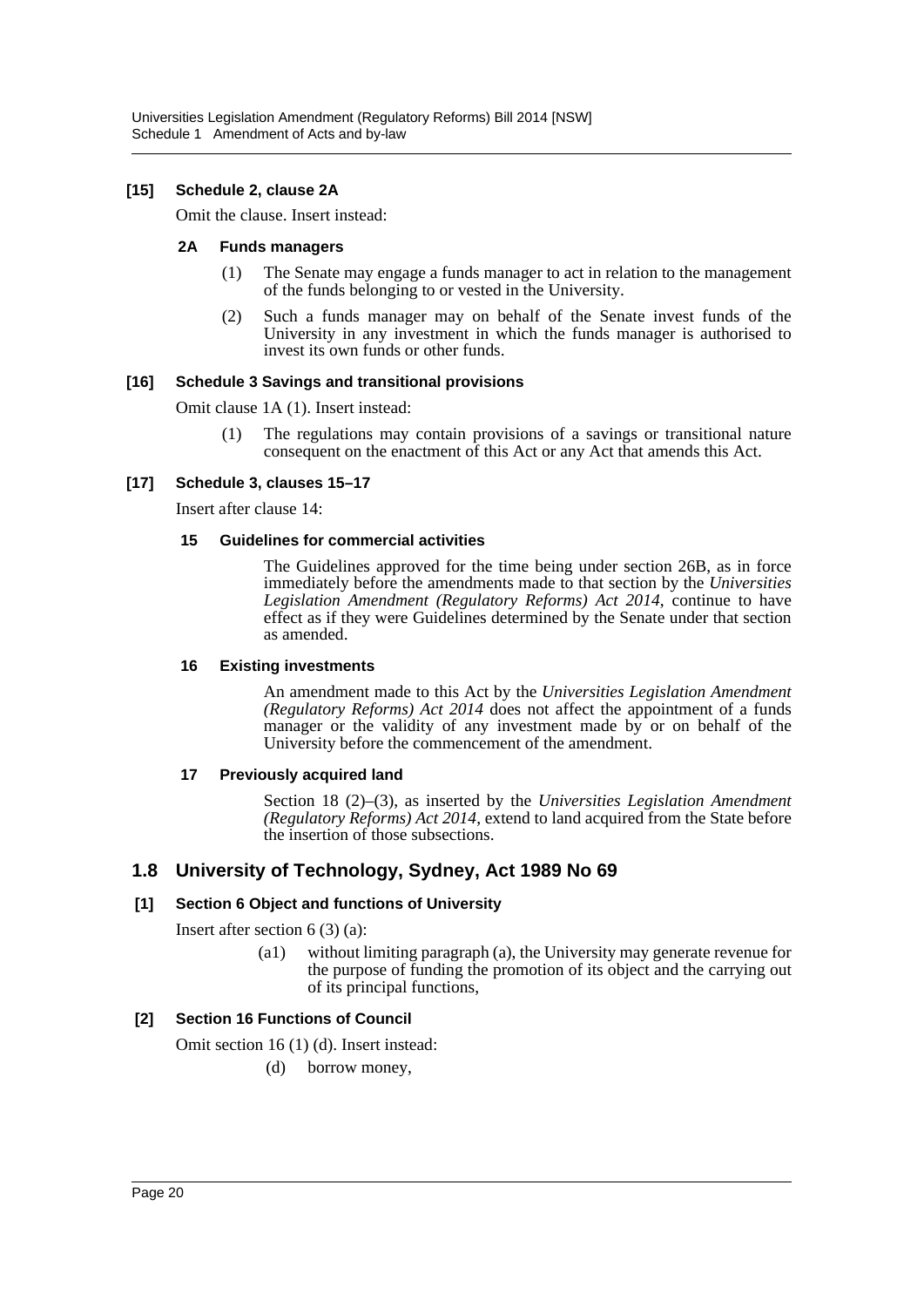### **[3] Section 18 Powers of Council relating to property**

Omit section 18 (1) (a). Insert instead:

(a) may acquire (whether by purchase, gift, grant, bequest, devise or otherwise) any property for the purposes of this Act and may agree to carry out the conditions of any such acquisition, and

## **[4] Section 18 (2)–(3)**

Omit section 18 (2) and (3). Insert instead:

- (2) The Council may, subject to this section, alienate, mortgage, charge or demise any lands of the University.
- (2A) The Council must not alienate, mortgage, charge or demise any lands acquired by the University from the State at nominal or less than market value except with the approval of the Minister.
	- (3) Despite subsection (2A), the Council may, without the approval of the Minister, lease any such lands if:
		- (a) the term of the lease does not exceed 21 years, and
		- (b) the Council is satisfied that it is to the benefit of the University, whether from a financial or educational standpoint or otherwise, that the lease be entered into.

### **[5] Section 18 (5)**

Insert "grant," after "gift,".

#### **[6] Section 19 Powers of Council over certain property vested in Crown**

Omit section 19 (4) (a). Insert instead:

(a) must not be granted for a term (including any option for the grant of a further term) exceeding 21 years except with the approval of the Minister, and

#### **[7] Section 19 (4) (b)**

Omit "shall" wherever occurring. Insert instead "must".

#### **[8] Section 21A Definitions**

Omit "approved" from the definition of *the Guidelines*. Insert instead "determined".

#### **[9] Section 21B Guidelines for commercial activities**

Omit section 21B (1) and (2). Insert instead:

- (1) The Council must by resolution determine, and must maintain, Guidelines requiring specified processes and procedures to be followed in connection with University commercial activities.
- (2) The Council may by resolution amend or replace the Guidelines from time to time.

#### **[10] Section 21B (5) and (6)**

Omit the subsections.

#### **[11] Section 29 Rules**

Omit "8D, 8E" from section 29 (1). Insert instead "8D (2) (c) (i) and (3) (a), 8E (4)".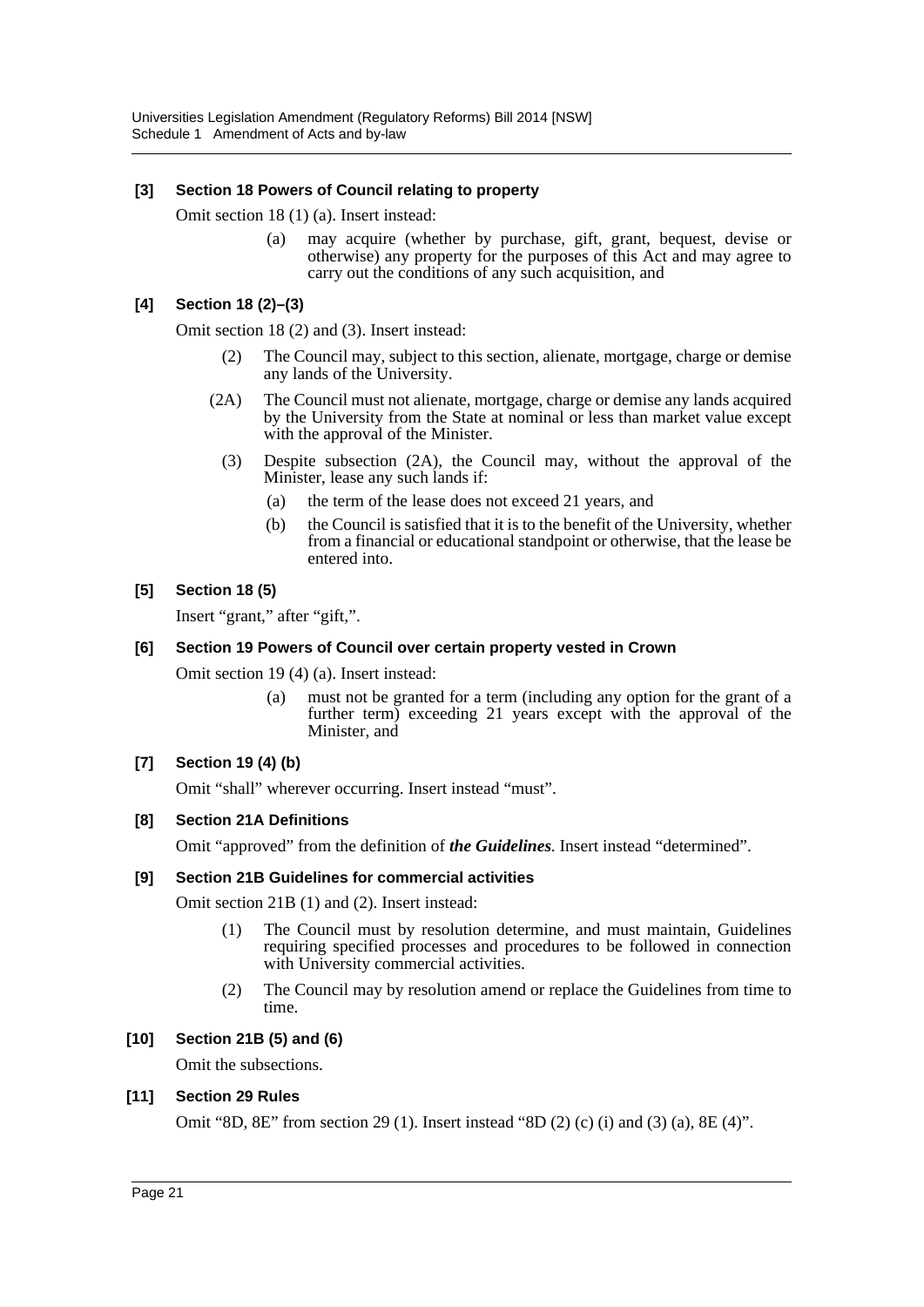## **[12] Section 29 (1)**

Omit "28 $(1)$  $(b)$  and  $(k)$  and clauses 1 $(1)$  $(c)$  and  $(d)$  and".

Insert instead "28 (1) (k) and clause".

### **[13] Section 29 (1)**

Insert "(to the extent it relates to appointments)" after "Schedule 1".

### **[14] Section 29 (1A)–(1C)**

Insert after section 29 (1):

- (1A) Despite subsection (1), only the Council may be empowered to make rules for or with respect to which by-laws may be made concerning matters referred to in sections  $8D(3)$  (b),  $8E(2)$  (a) and  $28(1)$  (b) and clause 3 of Schedule 1 (to the extent it relates to elections) (*election rules*).
- (1B) Election rules must be consistent with sound and democratic electoral practices, procedures and methods of voting.
- (1C) The Council must ensure that any election rule it makes is made readily available to the public by whatever means the Council considers appropriate as soon as practicable after it is made.

#### **[15] Schedule 2 Investment**

Omit clause 2.

#### **[16] Schedule 2, clause 2A**

Omit the clause. Insert instead:

#### **2A Funds managers**

- (1) The Council may engage a funds manager to act in relation to the management of the funds belonging to or vested in the University.
- (2) Such a funds manager may on behalf of the Council invest funds of the University in any investment in which the funds manager is authorised to invest its own funds or other funds.

#### **[17] Schedule 3 Savings and transitional provisions**

Omit clause 1A (1). Insert instead:

(1) The regulations may contain provisions of a savings or transitional nature consequent on the enactment of this Act or any Act that amends this Act.

#### **[18] Schedule 3, Part 6**

Insert after Part 5:

# **Part 6 Provisions consequent on enactment of Universities Legislation Amendment (Regulatory Reforms) Act 2014**

#### **22 Definition**

In this Part:

*amending Act* means the *Universities Legislation Amendment (Regulatory Reforms) Act 2014*.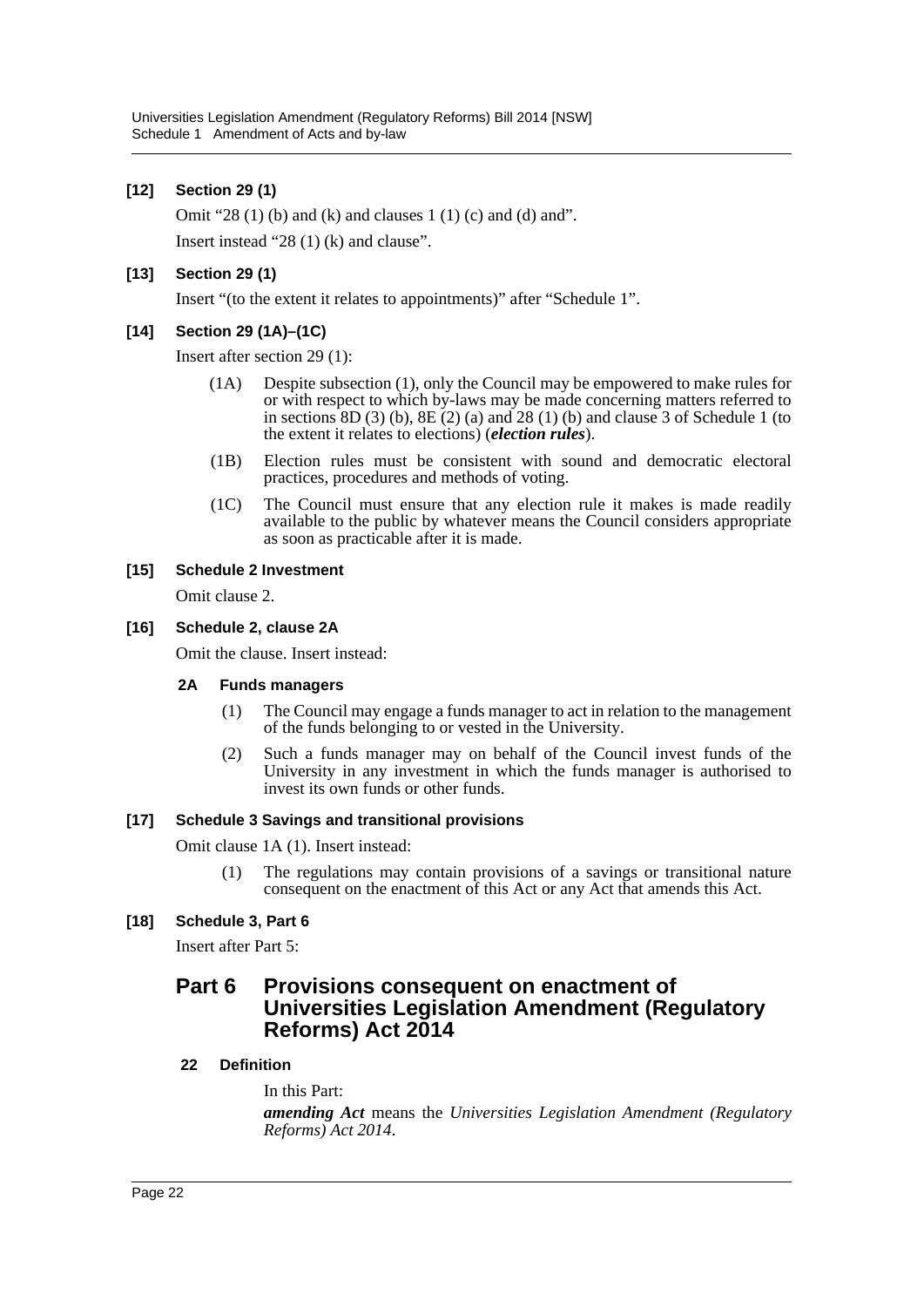#### **23 Guidelines for commercial activities**

The Guidelines approved for the time being under section 21B, as in force immediately before the amendments made to that section by the amending Act, continue to have effect as if they were Guidelines determined by the Council under that section as amended.

### **24 Existing investments**

An amendment made to this Act by the amending Act does not affect the appointment of a funds manager or the validity of any investment made by or on behalf of the University before the commencement of the amendment.

# **25 Previously acquired land**

Section 18 (2)–(3), as inserted by the amending Act, extend to land acquired from the State before the insertion of those subsections.

# **1.9 University of Western Sydney Act 1997 No 116**

### **[1] Section 8 Object and functions of University**

Insert after section 8 (3) (a):

(a1) without limiting paragraph (a), the University may generate revenue for the purpose of funding the promotion of its object and the carrying out of its principal functions,

### **[2] Section 22 Functions of Board**

Omit section 22 (1) (e). Insert instead:

(e) borrow money,

# **[3] Section 24 Powers of Board relating to property**

Omit section 24 (1) (a). Insert instead:

(a) may acquire (whether by purchase, gift, grant, bequest, devise or otherwise) any property for the purposes of this Act and may agree to carry out the conditions of any such acquisition, and

# **[4] Section 24 (2)–(3)**

Omit section 24 (2) and (3). Insert instead:

- (2) The Board may, subject to this section, alienate, mortgage, charge or demise any lands of the University.
- (2A) The Board must not alienate, mortgage, charge or demise any lands acquired by the University from the State at nominal or less than market value except with the approval of the Minister.
	- (3) Despite subsection (2A), the Board may, without the approval of the Minister, lease any such lands if:
		- (a) the term of the lease does not exceed 21 years, and
		- (b) the Board is satisfied that it is to the benefit of the University, whether from a financial or educational standpoint or otherwise, that the lease be entered into.

# **[5] Section 24 (5)**

Insert "grant," after "gift,".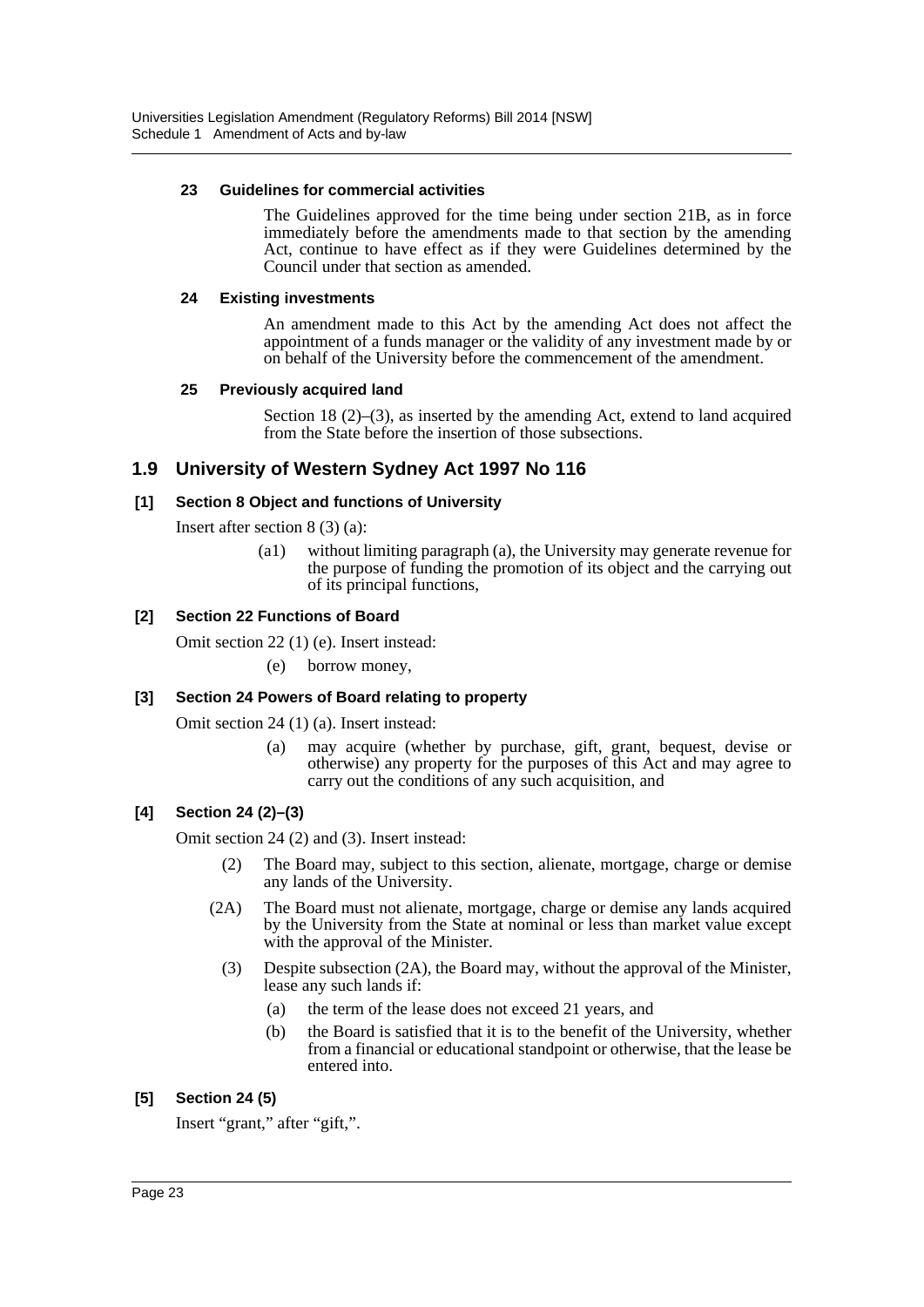# **[6] Section 26 Powers of Board over certain property vested in Crown**

Omit section 26 (4) (a). Insert instead:

(a) must not be granted for a term (including any option for the grant of a further term) exceeding 21 years except with the approval of the Minister, and

#### **[7] Section 32A Definitions**

Omit "approved" from the definition of *the Guidelines*. Insert instead "determined".

### **[8] Section 32B Guidelines for commercial activities**

Omit section 32B (1) and (2). Insert instead:

- (1) The Board must by resolution determine, and must maintain, Guidelines requiring specified processes and procedures to be followed in connection with University commercial activities.
- (2) The Board may by resolution amend or replace the Guidelines from time to time.

# **[9] Section 32B (5) and (6)**

Omit the subsections.

# **[10] Section 41 Rules**

Omit "12 (1) (c)–(h) and (8)" from section 41 (1).

Insert instead "12 (1) (c), (d) (ii), (e) (ii), (f) (ii), (g) (ii) and (h) (ii) and (8)".

# **[11] Section 41 (1)**

Omit "40 (1) (b)". Insert instead "40 (1) (ja)".

#### **[12] Section 41 (1)**

Omit "clauses 1 (1) (c) and (d) and 3 of Schedule 1".

Insert instead "clause 1 (1) (c) and (d) of Schedule 1 and clause 3 of that Schedule (to the extent it relates to appointments)".

# **[13] Section 41 (1A)–(1C)**

Insert after section 41 (1):

- (1A) Despite subsection (1), only the Board may be empowered to make rules for or with respect to which by-laws may be made concerning matters referred to in sections 12 (1) (d) (iii), (e) (iii), (f) (iii), (g) (iii) and (h) (iii) and 40 (1) (b) and clause 3 of Schedule 1 (to the extent it relates to elections) (*election rules*).
- (1B) Election rules must be consistent with sound and democratic electoral practices, procedures and methods of voting.
- (1C) The Board must ensure that any election rule it makes is made readily available to the public by whatever means the Board considers appropriate as soon as practicable after it is made.

#### **[14] Schedule 2 Investment**

Omit clause 2.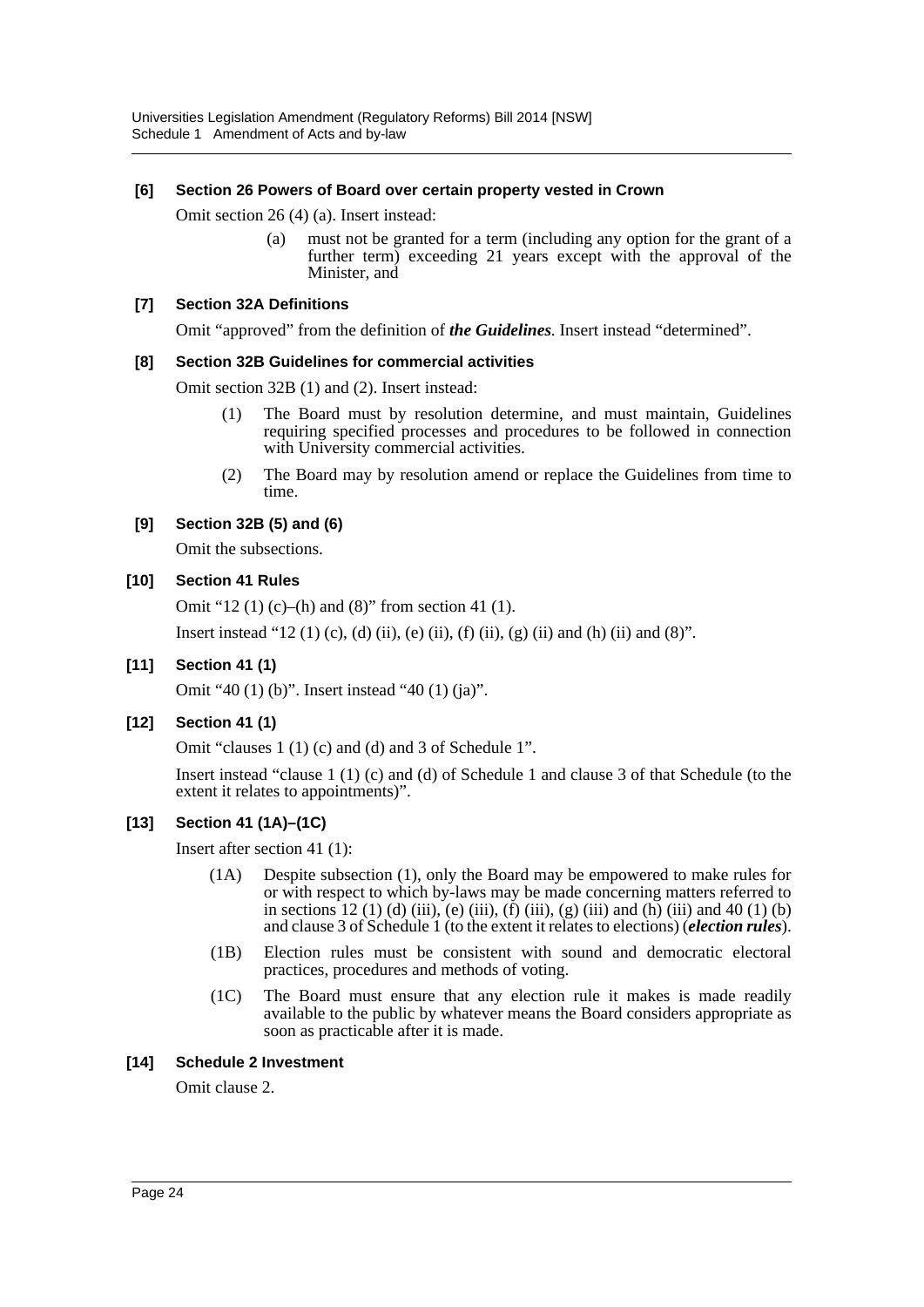### **[15] Schedule 2, clause 2A**

Omit the clause. Insert instead:

#### **2A Funds managers**

- (1) The Board may engage a funds manager to act in relation to the management of the funds belonging to or vested in the University.
- (2) Such a funds manager may on behalf of the Board invest funds of the University in any investment in which the funds manager is authorised to invest its own funds or other funds.

#### **[16] Schedule 4 Savings, transitional and other provisions**

Omit clause 1 (1). Insert instead:

(1) The regulations may contain provisions of a savings or transitional nature consequent on the enactment of this Act or any Act that amends this Act.

### **[17] Schedule 4, Part 6**

Insert after Part 5:

# **Part 6 Provisions consequent on enactment of Universities Legislation Amendment (Regulatory Reforms) Act 2014**

#### **32 Definition**

In this Part:

*amending Act* means the *Universities Legislation Amendment (Regulatory Reforms) Act 2014*.

## **33 Guidelines for commercial activities**

The Guidelines approved for the time being under section 32B, as in force immediately before the amendments made to that section by the amending Act, continue to have effect as if they were Guidelines determined by the Board under that section as amended.

#### **34 Existing investments**

An amendment made to this Act by the amending Act does not affect the appointment of a funds manager or the validity of any investment made by or on behalf of the University before the commencement of the amendment.

#### **35 Previously acquired land**

Section 24 (2)–(3), as inserted by the amending Act, extend to land acquired from the State before the insertion of those subsections.

# **1.10 University of Wollongong Act 1989 No 127**

#### **[1] Section 4 Establishment of University**

Omit section 4 (b).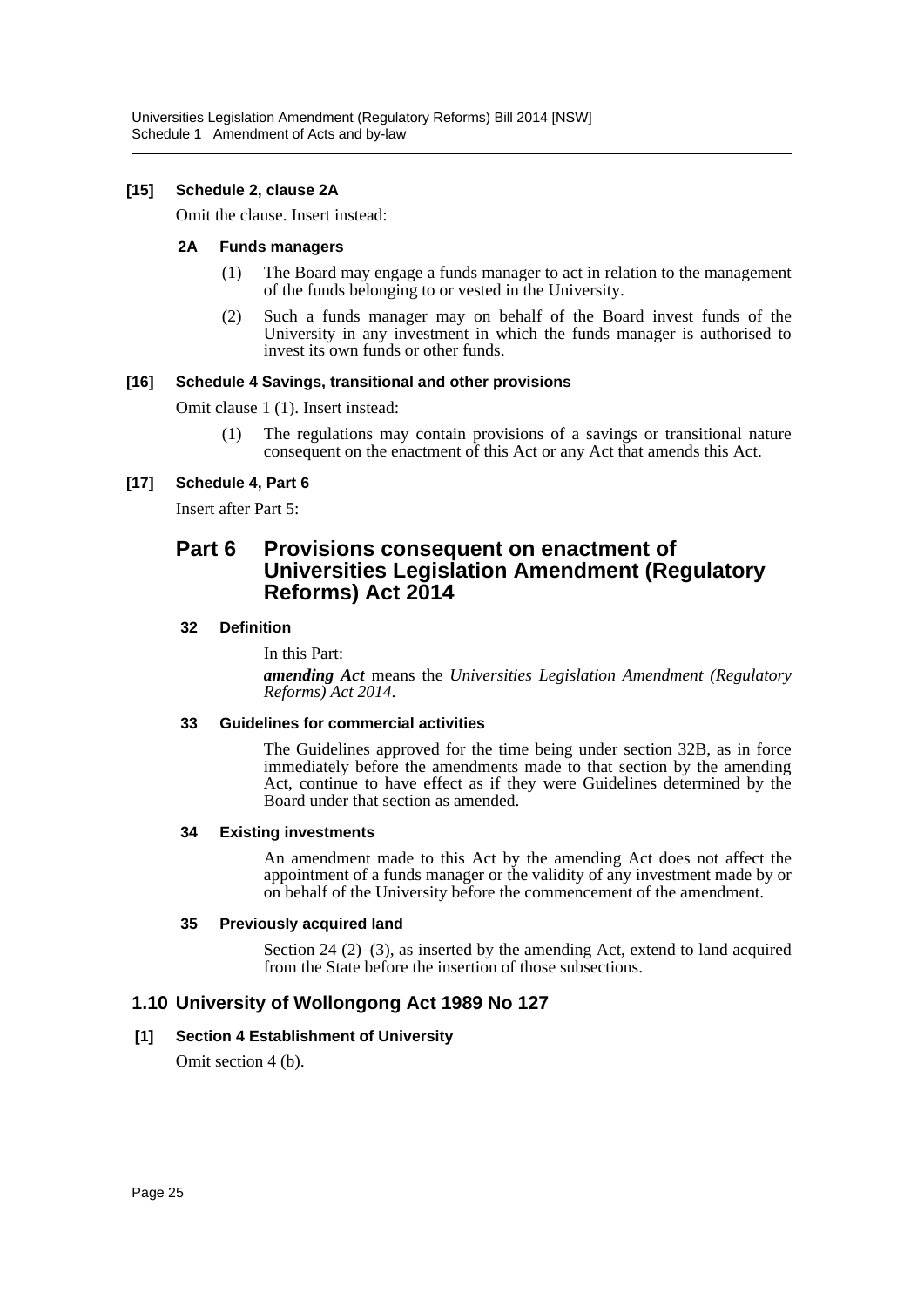### **[2] Section 6 Object and functions of University**

Insert after section 6 (3) (a):

(a1) without limiting paragraph (a), the University may generate revenue for the purpose of funding the promotion of its object and the carrying out of its principal functions,

#### **[3] Section 14 Convocation**

Omit the section.

### **[4] Section 16 Functions of Council**

Omit section 16 (1) (d). Insert instead:

(d) borrow money,

### **[5] Section 17 Delegation by Council**

Insert at the end of the section:

(2) If a function of the Council is delegated to the Vice-Chancellor in accordance with subsection (1) and the instrument of delegation authorises the sub-delegation of the function, the Vice-Chancellor may (subject to any condition to which the delegation is subject) sub-delegate the function to any person or body referred to in subsection (1).

#### **[6] Section 18 Powers of Council relating to property**

Omit section 18 (1) (a). Insert instead:

(a) may acquire (whether by purchase, gift, grant, bequest, devise or otherwise) any property for the purposes of this Act and may agree to carry out the conditions of any such acquisition, and

# **[7] Section 18 (2)–(3)**

Omit section 18 (2) and (3). Insert instead:

- (2) The Council may, subject to this section, alienate, mortgage, charge or demise any lands of the University.
- (2A) The Council must not alienate, mortgage, charge or demise any lands acquired by the University from the State at nominal or less than market value except with the approval of the Minister.
	- (3) Despite subsection (2A), the Council may, without the approval of the Minister, lease any such lands if:
		- (a) the term of the lease does not exceed 21 years, and
		- (b) the Council is satisfied that it is to the benefit of the University, whether from a financial or educational standpoint or otherwise, that the lease be entered into.

# **[8] Section 18 (5)**

Insert "grant," after "gift,".

#### **[9] Section 19 Powers of Council over certain property vested in Crown**

Omit section 19 (4) (a). Insert instead:

(a) must not be granted for a term (including any option for the grant of a further term) exceeding 21 years except with the approval of the Minister, and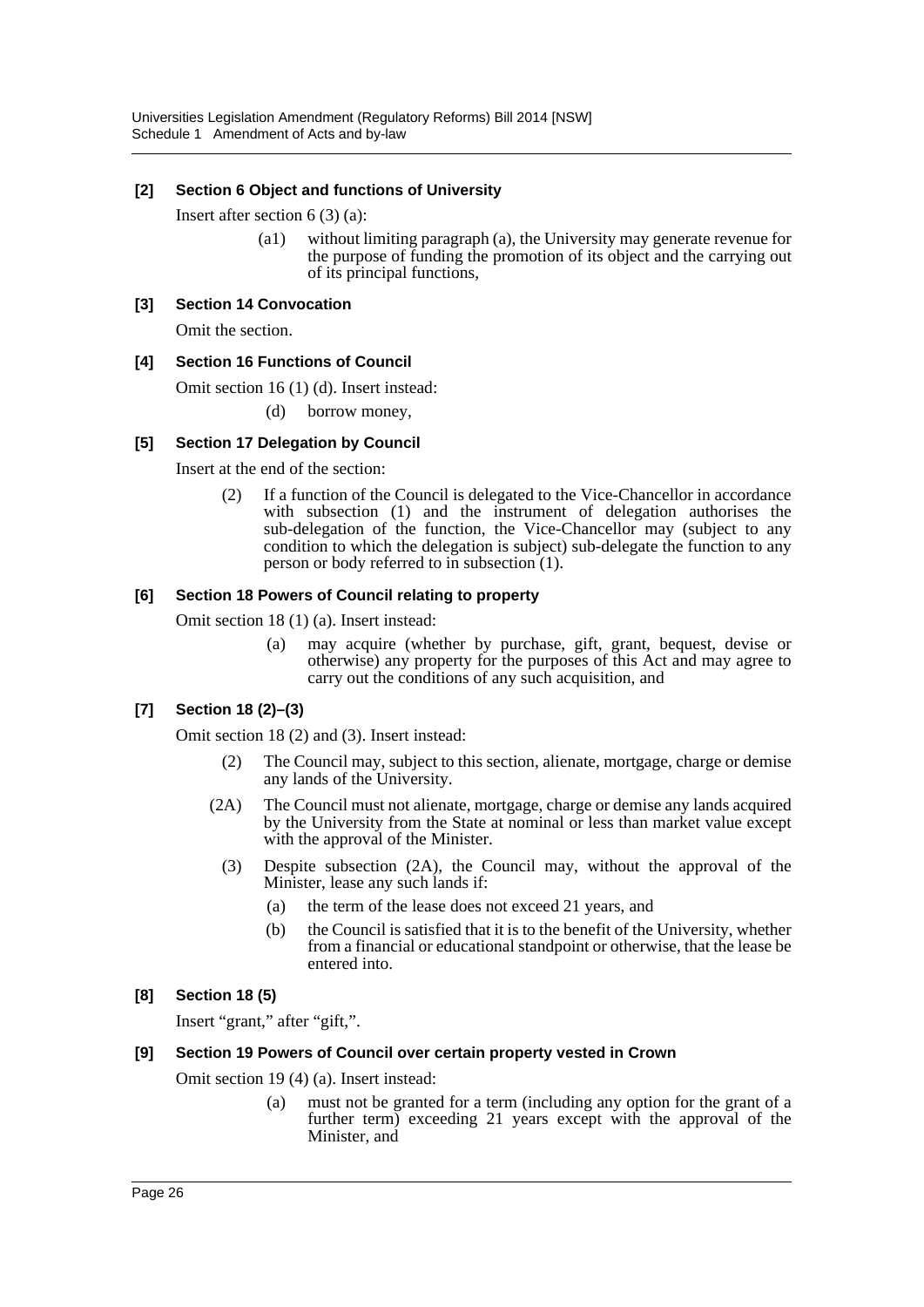## **[10] Section 21A Definitions**

Omit "approved" from the definition of *the Guidelines*. Insert instead "determined".

#### **[11] Section 21B Guidelines for commercial activities**

Omit section 21B (1) and (2). Insert instead:

- (1) The Council must by resolution determine, and must maintain, Guidelines requiring specified processes and procedures to be followed in connection with University commercial activities.
- (2) The Council may by resolution amend or replace the Guidelines from time to time.

#### **[12] Section 21B (5) and (6)**

Omit the subsections.

# **[13] Section 25 Exemption from membership of body corporate** Omit "or of Convocation, or both".

#### **[14] Section 29 Rules**

Omit "8D, 8E" from section 29 (1). Insert instead "8D (2) (c) (i) and (3) (a), 8E (4)".

#### **[15] Section 29 (1)**

Omit "14 (1), 16 (1) (d) and (e), 23 and 28 (1) (b) and (k)".

Insert instead "16 (1) (d) and (e), 23 and 28 (1) (k)".

#### **[16] Section 29 (1)**

Insert "(to the extent it relates to appointments)" after "Schedule 1".

#### **[17] Section 29 (1A)–(1C)**

Insert after section 29 (1):

- (1A) Despite subsection (1), only the Council may be empowered to make rules for or with respect to which by-laws may be made concerning matters referred to in sections  $8D(3)$  (b),  $8E(2)$  (a) and  $28(1)$  (b) and clause 3 of Schedule 1 (to the extent it relates to elections) (*election rules*).
- (1B) Election rules must be consistent with sound and democratic electoral practices, procedures and methods of voting.
- (1C) The Council must ensure that any election rule it makes is made readily available to the public by whatever means the Council considers appropriate as soon as practicable after it is made.

#### **[18] Schedule 2 Investment**

Omit clause 2.

#### **[19] Schedule 2, clause 2A**

Omit the clause. Insert instead:

#### **2A Funds managers**

(1) The Council may engage a funds manager to act in relation to the management of the funds belonging to or vested in the University.